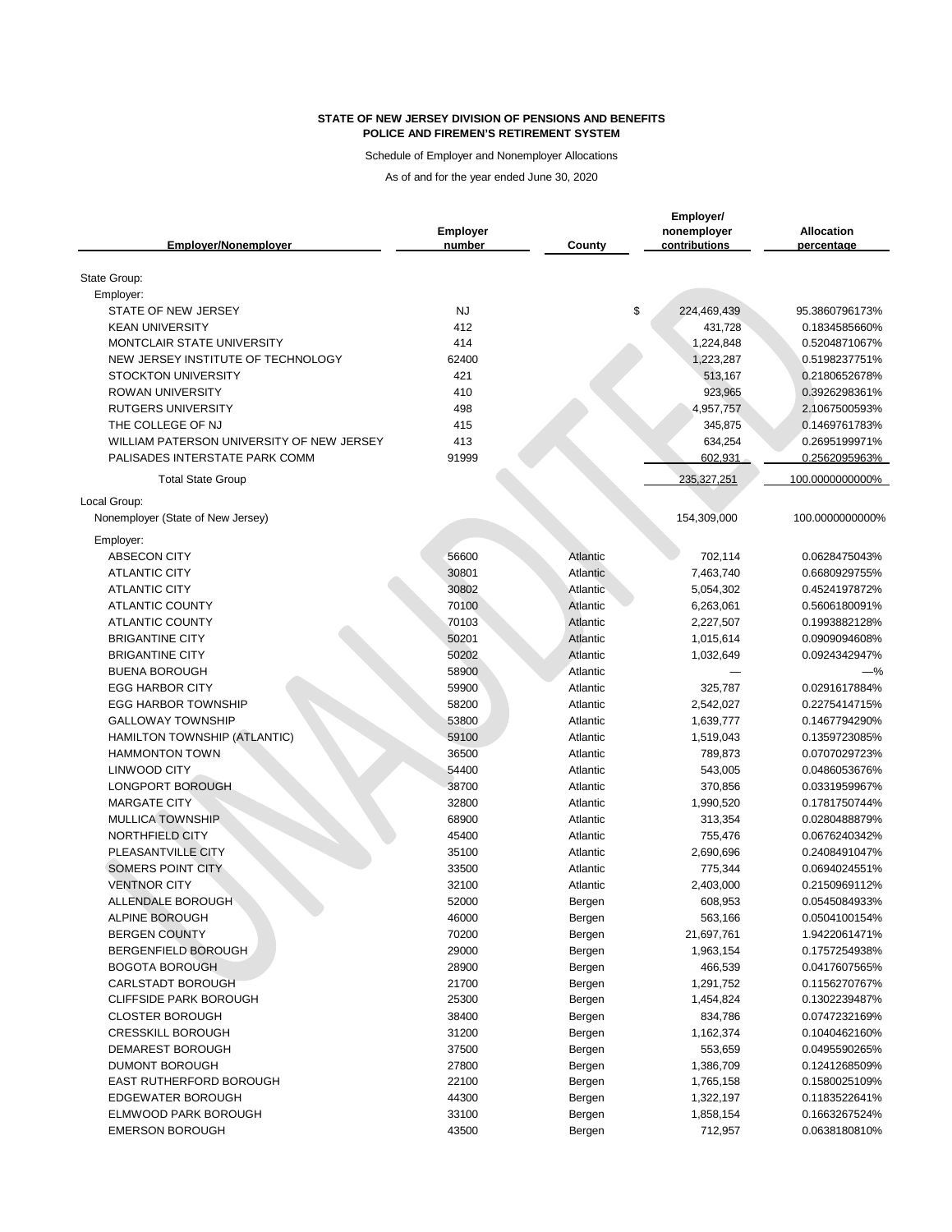Schedule of Employer and Nonemployer Allocations

| <b>Emplover/Nonemplover</b>         | <b>Employer</b><br>number | <b>County</b>    | Employer/<br>nonemployer<br>contributions | <b>Allocation</b><br>percentage |
|-------------------------------------|---------------------------|------------------|-------------------------------------------|---------------------------------|
| <b>ENGLEWOOD CITY</b>               | 27201                     | Bergen           | \$<br>3,116,662                           | 0.2789780980%                   |
| <b>ENGLEWOOD CITY</b>               | 27202                     | Bergen           | 1,697,071                                 | 0.1519079194%                   |
| <b>ENGLEWOOD CLIFFS BOROUGH</b>     | 44100                     | Bergen           | 1,088,151                                 | 0.0974023800%                   |
| <b>FAIR LAWN BOROUGH</b>            | 32300                     | Bergen           | 2,516,486                                 | 0.2252552500%                   |
| <b>FAIRVIEW BOROUGH</b>             | 26600                     | Bergen           | 1,142,451                                 | 0.1022628720%                   |
| FORT LEE BOROUGH                    | 42900                     | Bergen           | 3,884,710                                 | 0.3477274748%                   |
| <b>FRANKLIN LAKES BOROUGH</b>       | 43900                     | Bergen           | 788,015                                   | 0.0705366594%                   |
| <b>GARFIELD CITY</b>                | 35800                     | Bergen           | 2,205,444                                 | 0.1974133135%                   |
| <b>GLEN ROCK BOROUGH</b>            | 26900                     | Bergen           | 841,323                                   | 0.0753083557%                   |
| <b>HACKENSACK CITY</b>              | 28000                     | Bergen           | 7,892,715                                 | 0.7064913099%                   |
| <b>HARRINGTON PARK BOROUGH</b>      | 44500                     | Bergen           | 472,762                                   | 0.0423177886%                   |
| HASBROUCK HEIGHTS BOROUGH           | 30400                     | Bergen           | 1,305,683                                 | 0.1168740659%                   |
| <b>HAWORTH BOROUGH</b>              | 41500                     | Bergen           | 406,037                                   | 0.0363451122%                   |
| <b>HILLSDALE BOROUGH</b>            | 28800                     | Bergen           | 648,121                                   | 0.0580144924%                   |
| <b>HO-HO-KUS BOROUGH</b>            | 29900                     | Bergen           | 626,572                                   | 0.0560856021%                   |
| <b>LEONIA BOROUGH</b>               | 23100                     | Bergen           | 772,346                                   | 0.0691340986%                   |
| LITTLE FERRY BOROUGH                | 29500                     | Bergen           | 975,096                                   | 0.0872826208%                   |
| <b>LODI BOROUGH</b>                 | 41100                     | Bergen           | 1,822,137                                 | 0.1631028050%                   |
| <b>LYNDHURST TOWNSHIP</b>           | 24800                     | Bergen           | 1,835,991                                 | 0.1643429018%                   |
| <b>MAHWAH TOWNSHIP</b>              | 30600                     | Bergen           | 2,243,431                                 | 0.2008135991%                   |
| MAYWOOD BOROUGH                     | 37400                     | Bergen           | 988,262                                   | 0.0884611334%                   |
| MIDLAND PARK BOROUGH                | 54000                     | Bergen           | 618,886                                   | 0.0553976142%                   |
| MONTVALE BOROUGH                    | 24300                     | Bergen           | 931,722                                   | 0.0834001350%                   |
| MOONACHIE BOROUGH                   | 48000                     | Bergen           | 811,197                                   | 0.0726117225%                   |
| NEW MILFORD BOROUGH                 | 27300                     | Bergen           | 1,170,449                                 | 0.1047690240%                   |
| NORTH ARLINGTON BOROUGH             | 34000                     | Bergen           | 1,101,747                                 | 0.0986193827%                   |
| NORTHVALE BOROUGH                   | 48400                     | Bergen           | 590,472                                   | 0.0528542253%                   |
| NORWOOD BOROUGH                     | 43700                     | Bergen           | 598,803                                   | 0.0535999483%                   |
| OAKLAND BOROUGH                     | 49600                     | Bergen           | 1,000,665                                 | 0.0895713486%                   |
| <b>OLD TAPPAN BOROUGH</b>           | 48900                     | Bergen           | 542,311                                   | 0.0485432464%                   |
| ORADELL BOROUGH                     | 23200                     | Bergen           | 872,900                                   | 0.0781348705%                   |
| PALISADES PARK BOROUGH              | 35000                     | Bergen           | 1,274,363                                 | 0.1140705556%                   |
| PARAMUS BOROUGH                     | 27400                     | Bergen           | 4,172,199                                 | 0.3734611394%                   |
| PARK RIDGE BOROUGH                  | 43200                     | Bergen           | 798,871                                   | 0.0715083997%                   |
| <b>RAMSEY BOROUGH</b>               | 36800                     | Bergen           | 1,377,176                                 | 0.1232735347%                   |
| RIDGEFIELD BOROUGH                  | 27500                     | Bergen           | 1,194,094                                 | 0.1068855310%                   |
| RIDGEFIELD PARK VILLAGE             | 35200                     | Bergen           | 1,156,196                                 | 0.1034932120%                   |
| RIDGEWOOD VILLAGE                   | 32000                     | Bergen           | 3,294,655                                 | 0.2949105760%                   |
| RIVER EDGE BOROUGH                  | 20100                     | Bergen           | 873,762                                   | 0.0782120297%                   |
| RIVER VALE TOWNSHIP                 | 48300                     |                  | 806,514                                   | 0.0721925386%                   |
| ROCHELLE PARK TOWNSHIP              | 42800                     | Bergen<br>Bergen | 839,306                                   | 0.0751278103%                   |
| RUTHERFORD BOROUGH                  | 31600                     |                  | 1,557,572                                 | 0.1394211095%                   |
| SADDLE BROOK TOWNSHIP               | 24400                     | Bergen           |                                           | 0.1230756240%                   |
| SADDLE RIVER BOROUGH                | 50400                     | Bergen           | 1,374,965<br>778,046                      | 0.0696443160%                   |
| SOUTH HACKENSACK TOWNSHIP           | 50600                     | Bergen           | 688,203                                   |                                 |
|                                     |                           | Bergen           |                                           | 0.0616023053%                   |
| <b>TEANECK TOWNSHIP</b>             | 21500                     | Bergen           | 6,463,731                                 | 0.5785803467%                   |
| <b>TENAFLY BOROUGH</b>              | 31400                     | Bergen           | 1,465,713                                 | 0.1311986430%                   |
| UPPER SADDLE RIVER BORO             | 48800                     | Bergen           | 785,122                                   | 0.0702777017%                   |
| <b>WALDWICK BOROUGH</b>             | 49001                     | Bergen           | 564,516                                   | 0.0505308564%                   |
| <b>WALLINGTON BOROUGH</b>           | 34600                     | Bergen           | 870,159                                   | 0.0778895186%                   |
| <b>WASHINGTON TOWNSHIP (BERGEN)</b> | 46900                     | Bergen           | 782,667                                   | 0.0700579502%                   |
| <b>WESTWOOD BOROUGH</b>             | 40200                     | Bergen           | 957,139                                   | 0.0856752570%                   |
| WOODCLIFF LAKE BOROUGH              | 47000                     | Bergen           | 683,385                                   | 0.0611710373%                   |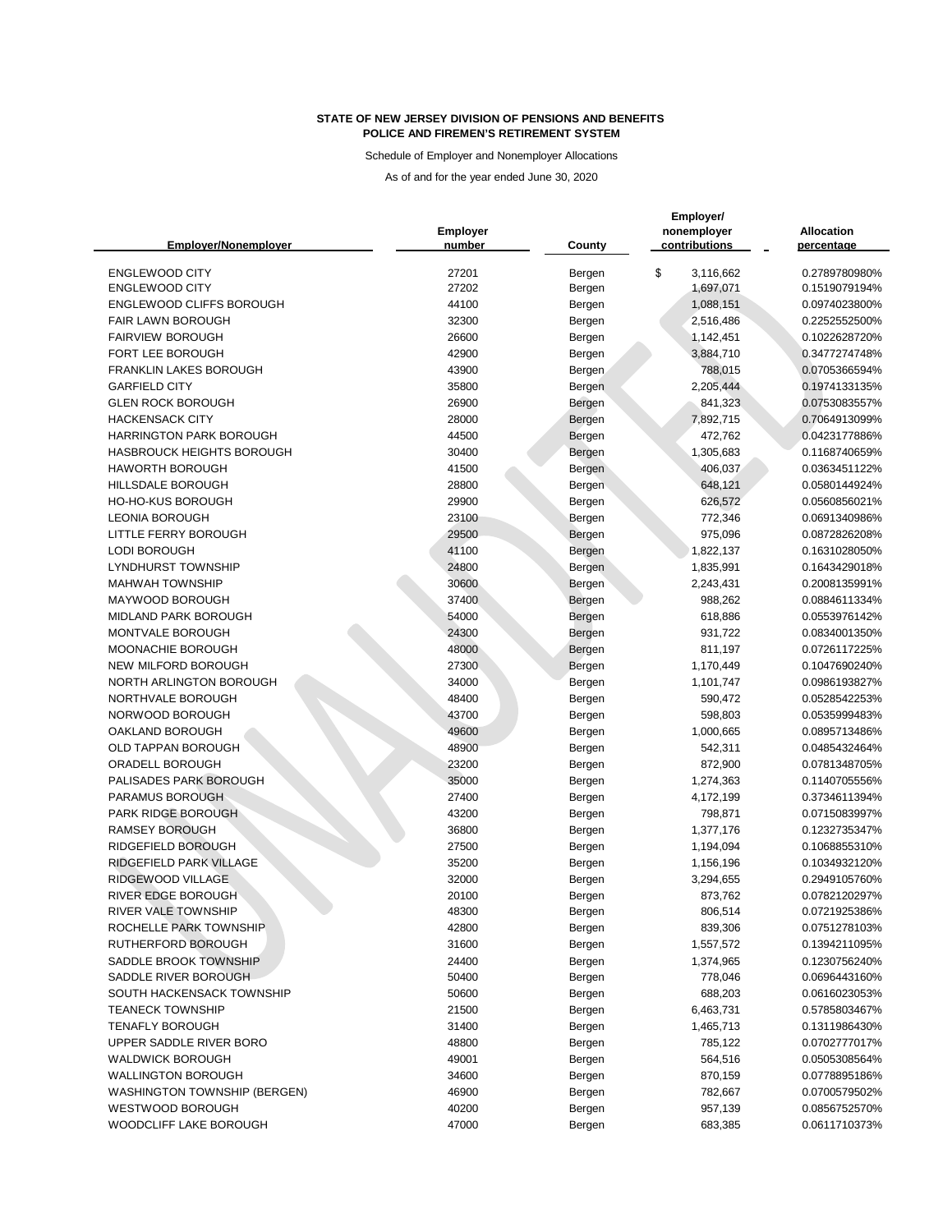Schedule of Employer and Nonemployer Allocations

| <b>Emplover/Nonemplover</b>           | <b>Employer</b><br>number | County                          | Employer/<br>nonemployer<br>contributions | <b>Allocation</b><br>percentage |
|---------------------------------------|---------------------------|---------------------------------|-------------------------------------------|---------------------------------|
| WOOD-RIDGE BOROUGH                    | 33300                     | Bergen                          | \$<br>1,067,645                           | 0.0955668505%                   |
| <b>WYCKOFF TOWNSHIP</b>               | 47200                     | Bergen                          | 928,392                                   | 0.0831020606%                   |
| BEVERLY CITY_MUNICIPAL BLDG           | 36600                     | Burlington                      | 195,506                                   | 0.0175000985%                   |
| <b>BORDENTOWN CITY</b>                | 37900                     | <b>Burlington</b>               | 328,819                                   | 0.0294331882%                   |
| <b>BORDENTOWN FIRE DISTRICT 1</b>     | 63800                     | Burlington                      | 143,400                                   | 0.0128359955%                   |
| <b>BORDENTOWN TWP</b>                 | 52200                     | Burlington                      | 778,194                                   | 0.0696575638%                   |
| <b>BORDENTOWN TWP FIRE DISTRICT 2</b> | 63700                     | <b>Burlington</b>               | 295,150                                   | 0.0264194146%                   |
| <b>BURLINGTON CITY</b>                | 41300                     | <b>Burlington</b>               | 940,874                                   | 0.0842193472%                   |
| BURLINGTON COUNTY/PAYROLL DEPT        | 70300                     | <b>Burlington</b>               | 4,034,117                                 | 0.3611011678%                   |
| BURLINGTON COUNTY/PAYROLL DEPT        | 70303                     | Burlington                      | 1,156,000                                 | 0.1034756677%                   |
| <b>BURLINGTON TOWNSHIP</b>            | 54500                     | Burlington                      | 1,407,305                                 | 0.1259704364%                   |
| <b>CHESTERFIELD TOWNSHIP</b>          | 76000                     | Burlington                      | 251,451                                   | 0.0225078375%                   |
| CHESTERFIELD-HAM. FIRE DIST. 1        | 85202                     | <b>Burlington</b>               | 86,460                                    | 0.0077391922%                   |
| <b>CINNAMINSON TOWNSHIP</b>           | 29200                     | <b>Burlington</b>               | 819,566                                   | 0.0733608469%                   |
| <b>CINNAMINSON TWP FIRE DIST 1</b>    | 64200                     | Burlington                      | 404,526                                   | 0.0362098598%                   |
| <b>DELANCO TOWNSHIP</b>               | 45300                     | Burlington                      | 378,872                                   | 0.0339135235%                   |
| <b>DELRAN TOWNSHIP</b>                | 61700                     | Burlington                      | 922,209                                   | 0.0825486090%                   |
| <b>EASTAMPTON TOWNSHIP</b>            | 59000                     | <b>Burlington</b>               | 419,642                                   | 0.0375629205%                   |
| <b>EDGEWATER PARK TOWNSHIP</b>        | 61800                     | <b>Burlington</b>               | 364,043                                   | 0.0325861527%                   |
| <b>EVESHAM TOWNSHIP</b>               | 55200                     | <b>Burlington</b>               | 3,562,440                                 | 0.3188804995%                   |
| <b>FLORENCE TOWNSHIP</b>              | 36300                     | <b>Burlington</b>               | 889,757                                   | 0.0796437713%                   |
| FLORENCE TWP. FIRE DIST. 1            | 77600                     | <b>Burlington</b>               | 112,654                                   | 0.0100838649%                   |
| <b>LUMBERTON TOWNSHIP</b>             | 61400                     | <b>Burlington</b>               | 519,257                                   | 0.0464796408%                   |
| MANSFIELD TOWNSHIP (BURLINGTON)       | 68300                     | <b>Burlington</b>               | 357,145                                   | 0.0319687001%                   |
| <b>MAPLE SHADE TOWNSHIP</b>           | 29300                     | <b>Burlington</b>               | 1,021,287                                 | 0.0914172614%                   |
| MEDFORD LAKES BOROUGH                 | 62900                     | Burlington                      | 218,259                                   | 0.0195367610%                   |
| <b>MEDFORD TOWNSHIP</b>               | 49500                     | Burlington                      | 1,311,352                                 | 0.1173815084%                   |
| <b>MOORESTOWN TOWNSHIP</b>            | 39600                     | <b>Burlington</b>               | 1,112,060                                 | 0.0995425181%                   |
| MOORESTOWN TWP FIRE DISTRICT 2        | 79700                     | <b>Burlington</b>               | 34,537                                    | 0.0030914698%                   |
| MOUNT HOLLY TOWNSHIP                  | 39800                     | <b>Burlington</b>               | 616,763                                   | 0.0552075806%                   |
| MOUNT LAUREL FIRE DISTRICT 1          | 75300                     | Burlington                      | 1,322,418                                 | 0.1183720463%                   |
| MOUNT LAUREL TOWNSHIP                 | 49900                     | Burlington                      | 2,154,980                                 | 0.1928961888%                   |
| NEW HANOVER TOWNSHIP                  | 69200                     | <b>Burlington</b>               | 41,531                                    | 0.0037175155%                   |
| NORTH HANOVER TOWNSHIP                | 69300                     | Burlington                      | 169,322                                   | 0.0151563209%                   |
| PALMYRA BOROUGH<br>PEMBERTON BOROUGH  | 38300<br>69700            | <b>Burlington</b>               | 435,492                                   | 0.0389816829%<br>0.0093965932%  |
| PEMBERTON TOWNSHIP                    | 62800                     | <b>Burlington</b><br>Burlington | 104,976<br>1,198,109                      | 0.1072449210%                   |
| <b>RIVERSIDE TOWNSHIP</b>             | 25100                     | <b>Burlington</b>               | 438,994                                   | 0.0392951533%                   |
| <b>RIVERTON BOROUGH</b>               | 37100                     | <b>Burlington</b>               | 140,818                                   | 0.0126048759%                   |
| SPRINGFIELD TOWNSHIP (BURL)           | 72800                     | <b>Burlington</b>               | 227,877                                   | 0.0203976857%                   |
| <b>WESTAMPTON TOWNSHIP</b>            | 62200                     | <b>Burlington</b>               | 934,240                                   | 0.0836255257%                   |
| <b>WILLINGBORO TOWNSHIP</b>           | 49100                     | Camden                          | 2,772,202                                 | 0.2481448554%                   |
| <b>AUDUBON BOROUGH</b>                | 23400                     | Camden                          | 504,450                                   | 0.0451542392%                   |
| <b>BARRINGTON BOROUGH</b>             | 48100                     | Camden                          | 414,872                                   | 0.0371359491%                   |
| <b>BELLMAWR BOROUGH</b>               | 37300                     | Camden                          | 672,760                                   | 0.0602199742%                   |
| <b>BERLIN BOROUGH</b>                 | 52800                     | Camden                          | 470,882                                   | 0.0421495063%                   |
| <b>BERLIN TOWNSHIP</b>                | 52300                     | Camden                          | 468,767                                   | 0.0419601888%                   |
| <b>BROOKLAWN BOROUGH</b>              | 47300                     | Camden                          | 146,933                                   | 0.0131522407%                   |
| <b>CAMDEN CITY</b>                    | 21201                     | Camden                          |                                           | —%                              |
| <b>CAMDEN CITY</b>                    | 21202                     | Camden                          | 5,387,190                                 | 0.4822171990%                   |
| CAMDEN CO BD OF CHOSEN FRHLDRS        | 70401                     | Camden                          | 10,455,502                                | 0.9358910468%                   |
| CAMDEN CO BD OF CHOSEN FRHLDRS        | 70403                     | Camden                          | 2,857,957                                 | 0.2558209418%                   |
| CAMDEN CO BD. OF CH FREEHOLDERS       | 70402                     | Camden                          | 23,778                                    | 0.0021284121%                   |
|                                       |                           |                                 |                                           |                                 |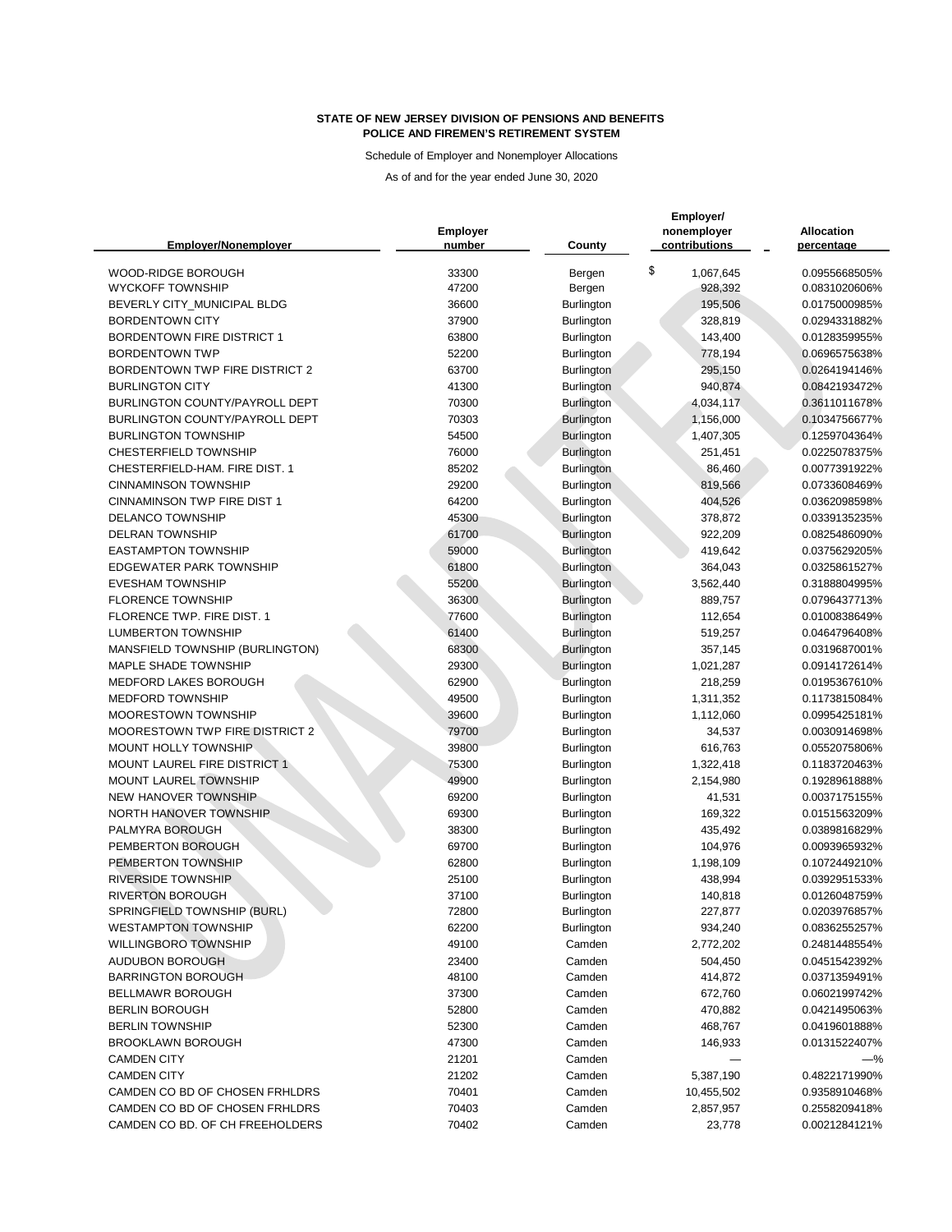Schedule of Employer and Nonemployer Allocations

| <b>Emplover/Nonemplover</b>               | <b>Employer</b><br>number | <b>County</b> | Employer/<br>nonemployer<br>contributions | <b>Allocation</b><br>percentage |
|-------------------------------------------|---------------------------|---------------|-------------------------------------------|---------------------------------|
| CAMDEN COUNTY REGIONAL POLICE             | 70404                     | Camden        | \$<br>7,047,652                           | 0.6308481800%                   |
| CHERRY HILL FIRE DIST 13                  | 75800                     | Camden        | 2,888,915                                 | 0.2585920488%                   |
| <b>CHERRY HILL TOWNSHIP</b>               | 33000                     | Camden        | 4,396,534                                 | 0.3935417742%                   |
| <b>CHESILHURST BOROUGH</b>                | 59800                     | Camden        | 183,554                                   | 0.0164302532%                   |
| <b>CLEMENTON BOROUGH</b>                  | 64400                     | Camden        | 266,916                                   | 0.0238921378%                   |
| COLLINGSWOOD BOROUGH                      | 25801                     | Camden        | 600,067                                   | 0.0537130912%                   |
| COLLINGSWOOD BOROUGH                      | 25802                     | Camden        | 407,981                                   | 0.0365191232%                   |
| <b>GIBBSBORO BOROUGH</b>                  | 65600                     | Camden        | 96,886                                    | 0.0086724425%                   |
| <b>GLOUCESTER CITY</b>                    | 32200                     | Camden        | 1,441,661                                 | 0.1290457046%                   |
| <b>GLOUCESTER TOWNSHIP</b>                | 48600                     | Camden        | 4,312,151                                 | 0.3859884980%                   |
| <b>GLOUCESTER TWP FIRE DISTRICT 2</b>     | 75900                     | Camden        | 170,821                                   | 0.0152904992%                   |
| <b>GLOUCESTER TWP FIRE DISTRICT 4</b>     | 65700                     | Camden        | 150,613                                   | 0.0134816442%                   |
| <b>GLOUCESTER TWP FIRE DISTRICT 5</b>     | 77000                     | Camden        | 131,740                                   | 0.0117922876%                   |
| <b>GLOUCESTER TWP FIRE DISTRICT 6</b>     | 76100                     | Camden        | 92,711                                    | 0.0082987306%                   |
| <b>HADDON HEIGHTS BOROUGH</b>             | 40500                     | Camden        | 456,291                                   | 0.0408434393%                   |
| <b>HADDON TOWNSHIP</b>                    | 22200                     | Camden        | 782,912                                   | 0.0700798805%                   |
| <b>HADDON TWP FIRE DISTRICT 1</b>         | 85102                     | Camden        | 39,698                                    | 0.0035534404%                   |
| <b>HADDONFIELD BOROUGH</b>                | 38600                     | Camden        | 615,194                                   | 0.0550671366%                   |
| <b>HI-NELLA BOROUGH</b>                   | 77100                     | Camden        | 23,907                                    | 0.0021399592%                   |
| <b>LAUREL SPRINGS BOROUGH</b>             | 67800                     | Camden        | 188,020                                   | 0.0168300130%                   |
| <b>LAWNSIDE BOROUGH</b>                   | 68000                     | Camden        | 148,447                                   | 0.0132877616%                   |
| LINDENWOLD BOROUGH                        | 55300                     | Camden        | 1,201,427                                 | 0.1075419212%                   |
| LOWER CAMDEN CO REG HS DIST 1             | 76200                     | Camden        |                                           | $-$ %                           |
| MAGNOLIA BOROUGH                          | 60800                     | Camden        | 307,071                                   | 0.0274864851%                   |
| MERCHANTVILLE BOROUGH                     | 38900                     | Camden        | 367,689                                   | 0.0329125128%                   |
| MOUNT EPHRAIM BOROUGH                     | 37200                     | Camden        | 324,257                                   | 0.0290248353%                   |
| <b>OAKLYN BOROUGH</b>                     | 33600                     | Camden        | 308,241                                   | 0.0275912139%                   |
| PENNSAUKEN TOWNSHIP                       | 20900                     | Camden        | 2,850,880                                 | 0.2551874666%                   |
| PINE HILL BOROUGH                         | 55100                     | Camden        | 591,944                                   | 0.0529859867%                   |
| PINE HILL FIRE DISTRICT 1                 | 77200                     | Camden        | 35,558                                    | 0.0031828614%                   |
| PINE VALLEY BOROUGH                       | 70000                     | Camden        |                                           | $-\%$                           |
| <b>RUNNEMEDE BOROUGH</b>                  | 38500                     | Camden        | 506,067                                   | 0.0452989798%                   |
| SOMERDALE BOROUGH                         | 61000                     | Camden        | 393,863                                   | 0.0352553952%                   |
| <b>STRATFORD BOROUGH</b>                  | 61500                     | Camden        | 422,283                                   | 0.0377993212%                   |
| <b>VOORHEES FIRE DISTRICT #3</b>          | 76300                     | Camden        |                                           | $-\%$                           |
| <b>VOORHEES TOWNSHIP</b>                  | 53100                     | Camden        | 2,409,932                                 | 0.2157174072%                   |
| <b>WATERFORD TOWNSHIP</b>                 | 53200                     | Camden        | 617,267                                   | 0.0552526946%                   |
| <b>WINSLOW TOWNSHIP</b>                   | 53500                     | Camden        | 2,516,225                                 | 0.2252318874%                   |
| <b>WINSLOW TWP FIRE DISTRICT 1</b>        | 79902                     | Camden        | 558,750                                   | 0.0500147312%                   |
| WOODLYNNE BOROUGH                         | 51400                     | Cape May      | 88,390                                    | 0.0079119501%                   |
| <b>AVALON BOROUGH</b>                     | 57400                     | Cape May      | 491,194                                   | 0.0439676705%                   |
| <b>CAPE MAY CITY</b>                      | 44400                     | Cape May      | 967,599                                   | 0.0866115506%                   |
| <b>CAPE MAY COUNTY</b>                    | 70500                     | Cape May      | 3,771,356                                 | 0.3375809516%                   |
| <b>LOWER TOWNSHIP</b>                     | 57600                     | Cape May      | 1,296,740                                 | 0.1160735617%                   |
| <b>MIDDLE TOWNSHIP</b>                    | 57900                     | Cape May      | 1,468,112                                 | 0.1314133818%                   |
| NORTH WILDWOOD CITY                       | 26000                     | Cape May      | 1,011,575                                 | 0.0905479226%                   |
|                                           |                           | Cape May      |                                           |                                 |
| <b>OCEAN CITY</b><br><b>SEA ISLE CITY</b> | 20700<br>57700            | Cape May      | 4,003,280                                 | 0.3583408917%                   |
|                                           |                           | Cape May      | 698,386                                   | 0.0625138042%                   |
| STONE HARBOR BOROUGH                      | 57500                     |               | 357,605                                   | 0.0320098755%                   |
| WEST WILDWOOD BOROUGH                     | 59200                     | Cape May      | 78,738                                    | 0.0070479819%                   |
| <b>WILDWOOD CITY</b>                      | 34900                     | Cape May      | 1,807,656                                 | 0.1618065843%                   |
| WILDWOOD CREST BOROUGH                    | 53700                     | Cumberland    | 520,313                                   | 0.0465741653%                   |
| <b>BRIDGETON CITY</b>                     | 36200                     | Cumberland    | 2,091,148                                 | 0.1871824701%                   |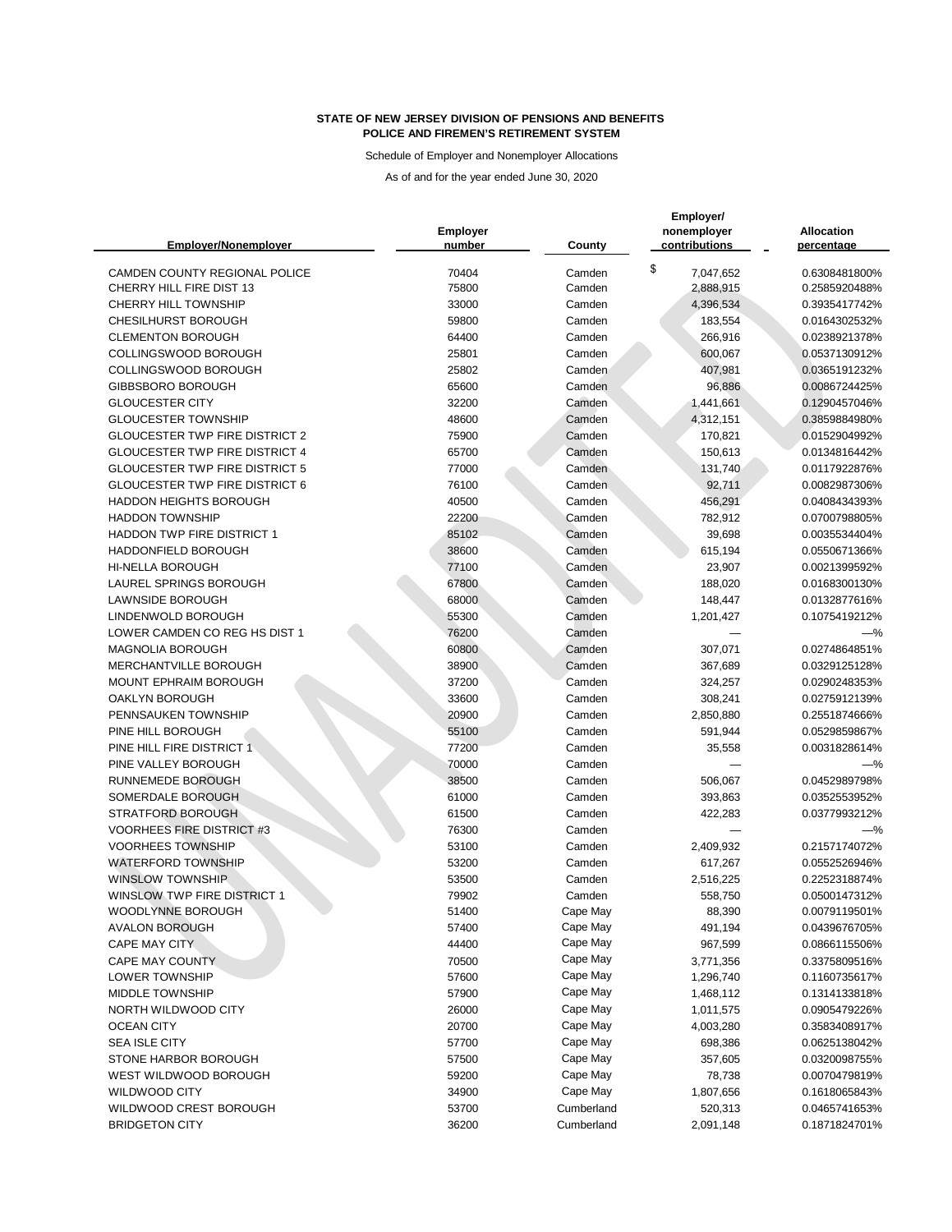Schedule of Employer and Nonemployer Allocations

| <b>Emplover/Nonemplover</b>                             | <b>Employer</b><br>number | <b>County</b>            | Employer/<br>nonemployer<br>contributions | <b>Allocation</b><br>percentage |
|---------------------------------------------------------|---------------------------|--------------------------|-------------------------------------------|---------------------------------|
| <b>CUMBERLAND COUNTY</b>                                | 70600                     | Cumberland               | 3,323,889<br>\$                           | 0.2975273646%                   |
| <b>CUMBERLAND COUNTY</b>                                | 70603                     | Cumberland               | 958,406                                   | 0.0857886685%                   |
| <b>MILLVILLE CITY</b>                                   | 22600                     | Cumberland               | 1,996,348                                 | 0.1786967493%                   |
| <b>VINELAND CITY</b>                                    | 26500                     | <b>Essex</b>             | 4,646,516                                 | 0.4159181188%                   |
| <b>BELLEVILLE TOWNSHIP</b>                              | 35400                     | <b>Essex</b>             | 5,714,274                                 | 0.5114950842%                   |
| <b>BLOOMFIELD TOWNSHIP</b>                              | 32700                     | <b>Essex</b>             | 6,823,236                                 | 0.6107602947%                   |
| <b>CALDWELL BOROUGH</b>                                 | 40800                     | Essex                    | 793,980                                   | 0.0710705974%                   |
| <b>CEDAR GROVE TOWNSHIP</b>                             | 28700                     | <b>Essex</b>             | 1,197,651                                 | 0.1072039246%                   |
| <b>EAST ORANGE CITY</b>                                 | 23800                     | <b>Essex</b>             | 10,344,839                                | 0.9259853999%                   |
| <b>ESSEX COUNTY</b>                                     | 70700                     | <b>Essex</b>             | 29,575,953                                | 2.6473974768%                   |
| <b>ESSEX COUNTY COLLEGE</b>                             | 62700                     | <b>Essex</b>             | 153,508                                   | 0.0137407810%                   |
| <b>ESSEX FELLS BOROUGH</b>                              | 27900                     | <b>Essex</b>             | 500,415                                   | 0.0447930590%                   |
| <b>FAIRFIELD TOWNSHIP (ESSEX)</b>                       | 36700                     | <b>Essex</b>             | 1,254,632                                 | 0.1123043978%                   |
| <b>GLEN RIDGE BOROUGH</b>                               | 25500                     | Essex                    | 723,677                                   | 0.0647776477%                   |
| <b>IRVINGTON TOWNSHIP</b>                               | 29100                     | <b>Essex</b>             | 8,551,701                                 | 0.7654783482%                   |
| <b>LIVINGSTON TOWNSHIP</b>                              | 36000                     | Essex                    | 2,832,325                                 | 0.2535265747%                   |
| MAPLEWOOD TOWNSHIP                                      | 23900                     | Essex                    | 3,486,223                                 | 0.3120581769%                   |
| MILLBURN TOWNSHIP                                       | 26300                     | <b>Essex</b>             | 3,569,235                                 | 0.3194887324%                   |
| <b>MONTCLAIR TOWNSHIP</b>                               | 28300                     | <b>Essex</b>             | 6,813,567                                 | 0.6098948049%                   |
| <b>NEWARK CITY</b>                                      | 21101                     | Essex                    | 33,330,190                                | 2.9834460755%                   |
| <b>NEWARK CITY</b>                                      | 21102                     | <b>Essex</b>             | 20,832,354                                | 1.8647419887%                   |
| NORTH CALDWELL BOROUGH                                  | 38000                     | <b>Essex</b>             | 584,112                                   | 0.0522849301%                   |
| <b>NUTLEY TOWNSHIP</b>                                  | 32500                     | <b>Essex</b>             | 3,585,004                                 | 0.3209002443%                   |
| <b>ORANGE CITY</b>                                      | 24900                     | <b>Essex</b>             | 5,837,833                                 | 0.5225550755%                   |
| ROSELAND BOROUGH                                        | 43600                     | Essex                    | 956,242                                   | 0.0855949649%                   |
| SOUTH ORANGE VILLAGE                                    | 35600                     | <b>Essex</b>             | 2,544,472                                 | 0.2277603279%                   |
| <b>VERONA TOWNSHIP</b>                                  | 34200                     | Essex                    | 1,183,347                                 | 0.1059235475%                   |
| WEST CALDWELL TOWNSHIP                                  | 36100                     | Essex                    | 971,995                                   | 0.0870050446%                   |
| <b>WEST ORANGE TOWNSHIP</b>                             | 24700                     | Gloucester               | 6,114,742                                 | 0.5473417050%                   |
| <b>CLAYTON BOROUGH</b>                                  | 64300                     | Gloucester               | 368,216                                   | 0.0329596855%                   |
| DEPTFORD TOWNSHIP                                       | 63000                     | Gloucester               | 1,772,081                                 | 0.1586222012%                   |
| DEPTFORD TWP FIRE DISTRICT                              | 64900                     | Gloucester               | 374,026                                   | 0.0334797492%                   |
| <b>EAST GREENWICH TOWNSHIP</b>                          | 59300                     | Gloucester               | 446,819                                   | 0.0399955833%                   |
| <b>ELK TOWNSHIP</b>                                     | 60900                     | Gloucester               | 271,055                                   | 0.0242626272%                   |
| FRANKLIN TOWNSHIP (GLOUCESTER)                          | 56500                     | Gloucester               | 826,763                                   | 0.0740050635%                   |
| <b>GLASSBORO BOROUGH</b>                                | 45201                     | Gloucester               | 1,421,074                                 | 0.1272029247%                   |
| <b>GLASSBORO BOROUGH</b>                                | 45202                     | Gloucester               | 180,792                                   | 0.0161830215%                   |
| <b>GLOUCESTER COUNTY</b>                                | 70800                     | Gloucester               | 3,404,009                                 | 0.3046990519%                   |
| <b>GLOUCESTER COUNTY</b>                                | 70803                     | Gloucester               | 1,223,439                                 | 0.1095122555%                   |
| GREENWICH TOWNSHIP (GLOUCESTER)                         | 45000                     | Gloucester               | 503,398                                   | 0.0450600728%                   |
| <b>HARRISON TOWNSHIP (GLOUCESTER)</b>                   | 60000                     | Gloucester               | 618,499                                   | 0.0553629732%                   |
| <b>LOGAN TOWNSHIP</b>                                   | 57000                     | Gloucester               | 566,256                                   | 0.0506866070%                   |
| <b>MANTUA TOWNSHIP</b>                                  | 68400                     | Gloucester               | 924,773                                   | 0.0827781173%                   |
| MONROE TOWNSHIP (GLOUCESTER)                            | 45100                     | Gloucester               | 1,966,428                                 | 0.1760185555%                   |
| NEWFIELD BOROUGH                                        | 74700                     | Gloucester               |                                           | $-\%$                           |
| PAULSBORO BOROUGH                                       | 39100                     | Gloucester               | 464,498                                   | 0.0415780629%                   |
| PITMAN BOROUGH                                          | 41200                     | Gloucester               | 465,445                                   | 0.0416628306%                   |
| SOUTH HARRISON TOWNSHIP                                 | 72600                     | Gloucester               |                                           | 0.0092543589%                   |
| <b>WASHINGTON TWP (GLOUCESTER)</b>                      | 49400                     | Gloucester               | 103,387<br>2,345,463                      | 0.2099466694%                   |
| WASHINGTON TWP BD OF FIRE COMM                          | 78700                     |                          |                                           | 0.0556046551%                   |
|                                                         |                           | Gloucester               | 621,199                                   |                                 |
| <b>WENONAH BOROUGH</b><br><b>WEST DEPTFORD TOWNSHIP</b> | 73900<br>47900            | Gloucester<br>Gloucester |                                           | —%<br>0.1122985795%             |
| <b>WESTVILLE BOROUGH</b>                                |                           |                          | 1,254,567                                 | 0.0253895811%                   |
|                                                         | 22700                     | Gloucester               | 283,645                                   |                                 |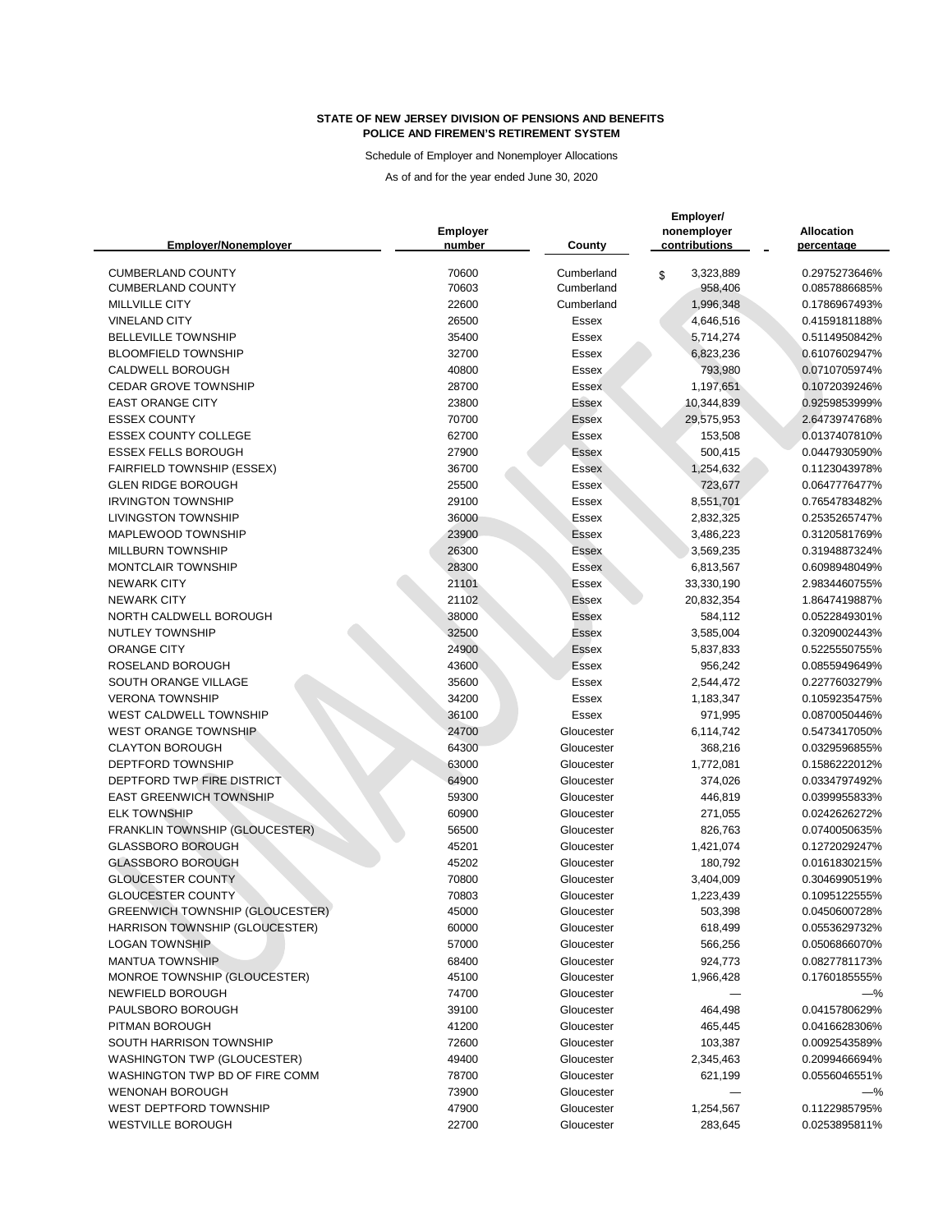Schedule of Employer and Nonemployer Allocations

| <b>Emplover/Nonemplover</b>               | <b>Employer</b><br>number | County           | Employer/<br>nonemployer<br>contributions | <b>Allocation</b><br>percentage |
|-------------------------------------------|---------------------------|------------------|-------------------------------------------|---------------------------------|
| <b>WOODBURY CITY</b>                      | 24000                     | Gloucester       | \$<br>877,105                             | 0.0785112677%                   |
| <b>WOODBURY HEIGHTS BOROUGH</b>           | 60100                     | Gloucester       | 184,746                                   | 0.0165369513%                   |
| <b>WOOLWICH TOWNSHIP</b>                  | 74200                     | Hudson           | 672,539                                   | 0.0602001921%                   |
| <b>BAYONNE CITY</b>                       | 20300                     | Hudson           | 13,035,696                                | 1.1668489160%                   |
| <b>EAST NEWARK BOROUGH</b>                | 34700                     | Hudson           | 195,269                                   | 0.0174788842%                   |
| <b>GUTTENBERG TOWN</b>                    | 25600                     | Hudson           | 668,245                                   | 0.0598158283%                   |
| HARRISON TOWN (HUDSON)                    | 31800                     | Hudson           | 2,563,181                                 | 0.2294350046%                   |
| <b>HOBOKEN CITY</b>                       | 23301                     | Hudson           | 4,827,510                                 | 0.4321192218%                   |
| <b>HOBOKEN CITY</b>                       | 23302                     | Hudson           | 4,640,770                                 | 0.4154037839%                   |
| <b>HUDSON COUNTY</b>                      | 70900                     | Hudson           | 15,021,779                                | 1.3446268264%                   |
| <b>HUDSON COUNTY</b>                      | 70903                     | Hudson           | 2,663,568                                 | 0.2384208280%                   |
| <b>JERSEY CITY</b>                        | 38101                     | Hudson           | 27,614,147                                | 2.4717926449%                   |
| JERSEY CITY FIRE DEPT.                    | 38102                     | Hudson           | 19,773,144                                | 1.7699301704%                   |
| <b>KEARNY TOWN</b>                        | 31900                     | Hudson           | 6,605,431                                 | 0.5912641720%                   |
| <b>LAMBERTVILLE CITY FIRE DIST 1</b>      | 86102                     | Hudson           | 25,535                                    | 0.0022856844%                   |
| NORTH BERGEN TOWNSHIP                     | 23701                     | Hudson           | 3,546,054                                 | 0.3174137588%                   |
| <b>NORTH HUDSON REG FIRE &amp; RESCUE</b> | 79000                     | Hudson           | 9,656,768                                 | 0.8643949102%                   |
| <b>SECAUCUS TOWN</b>                      | 24600                     | Hudson           | 2,415,157                                 | 0.2161851065%                   |
| <b>UNION CITY</b>                         | 22400                     | Hudson           | 6,249,212                                 | 0.5593783599%                   |
| <b>WEEHAWKEN TOWNSHIP</b>                 | 27700                     | <b>Hudson</b>    | 1,836,234                                 | 0.1643646532%                   |
| <b>WEST NEW YORK TOWN</b>                 | 23000                     | Hunterdon        | 4,052,182                                 | 0.3627181989%                   |
| <b>CLINTON TOWN</b>                       | 64500                     | Hunterdon        | 312,938                                   | 0.0280116509%                   |
| <b>CLINTON TOWNSHIP</b>                   | 64600                     | Hunterdon        | 721,375                                   | 0.0645715915%                   |
| <b>DELAWARE TOWNSHIP</b>                  | 64800                     | Hunterdon        | 205,705                                   | 0.0184130296%                   |
| <b>FLEMINGTON BOROUGH</b>                 | 65300                     | Hunterdon        | 455,121                                   | 0.0407387105%                   |
| FRANKLIN TOWNSHIP (HUNTERDON)             | 75500                     | Hunterdon        | 155,163                                   | 0.0138889230%                   |
| <b>FRENCHTOWN BOROUGH</b>                 | 65500                     | Hunterdon        | 15,216                                    | 0.0013620119%                   |
| <b>HIGH BRIDGE BOROUGH</b>                | 67000                     | Hunterdon        | 235,014                                   | 0.0210365316%                   |
| <b>HOLLAND TOWNSHIP</b>                   | 67100                     | Hunterdon        | 158,719                                   | 0.0142072271%                   |
| <b>HUNTERDON COUNTY</b>                   | 71000                     | Hunterdon        | 625,044                                   | 0.0559488280%                   |
| HUNTERDON COUNTY                          | 71003                     | Hunterdon        | 443,663                                   | 0.0397130840%                   |
| <b>LAMBERTVILLE CITY</b>                  | 67700                     | Hunterdon        | 218,992                                   | 0.0196023732%                   |
| <b>LEBANON TOWNSHIP</b>                   | 54300                     | Hunterdon        | 282,590                                   | 0.0252951461%                   |
| <b>RARITAN TOWNSHIP</b>                   | 61200                     | Hunterdon        | 1,044,657                                 | 0.0935091527%                   |
| <b>READINGTON TOWNSHIP</b>                | 72400                     | Hunterdon        | 845,554                                   | 0.0756870802%                   |
| <b>TEWKSBURY TOWNSHIP</b>                 | 73300                     | Hunterdon        | 261,349                                   | 0.0233938255%                   |
| <b>WEST AMWELL TOWNSHIP</b>               | 74000                     | Mercer           | 158,294                                   | 0.0141691845%                   |
| <b>EAST WINDSOR TOWNSHIP</b>              | 50800                     | Mercer           | 1,390,417                                 | 0.1244587607%                   |
| <b>EWING TOWNSHIP</b>                     | 43100                     | Mercer           | 3,072,482                                 | 0.2750234657%                   |
| <b>HAMILTON TOWNSHIP (MERCER)</b>         | 33900                     | Mercer           | 6,171,693                                 | 0.5524394928%                   |
| <b>HAMILTON TWP FIRE DISTRICT 2</b>       | 74400                     | Mercer           | 519,953                                   | 0.0465419410%                   |
| <b>HAMILTON TWP FIRE DISTRICT 3</b>       | 66100                     | Mercer           | 604,989                                   | 0.0541536684%                   |
| <b>HAMILTON TWP FIRE DISTRICT 4</b>       | 66200                     | Mercer           | 460,287                                   | 0.0412011286%                   |
| <b>HAMILTON TWP FIRE DISTRICT 5</b>       | 66300                     |                  | 270,010                                   | 0.0241690874%                   |
| HAMILTON TWP FIRE DISTRICT 6              | 74600                     | Mercer<br>Mercer | 420,631                                   |                                 |
| HAMILTON TWP FIRE DISTRICT 7              |                           |                  |                                           | 0.0376514477%                   |
|                                           | 66400                     | Mercer           | 552,638                                   | 0.0494676350%                   |
| <b>HAMILTON TWP FIRE DISTRICT 8</b>       | 74300                     | Mercer           | 269,300                                   | 0.0241055340%                   |
| <b>HAMILTON TWP FIRE DISTRICT 9</b>       | 74500                     | Mercer           | 505,940                                   | 0.0452876118%                   |
| <b>HIGHTSTOWN BOROUGH</b>                 | 24100                     | Mercer           | 378,859                                   | 0.0339123598%                   |
| HOPEWELL TOWNSHIP (MERCER)                | 67200                     | Mercer           | 982,474                                   | 0.0879430390%                   |
| HOPEWELL TWP FIRE DISTRICT 1              | 77500                     | Mercer           | 322,519                                   | 0.0288692637%                   |
| LAWRENCE TOWNSHIP (MERCER)                | 22900                     | Mercer           | 2,019,530                                 | 0.1807718124%                   |
| <b>MERCER COUNTY</b>                      | 71100                     | Mercer           | 8,245,778                                 | 0.7380946227%                   |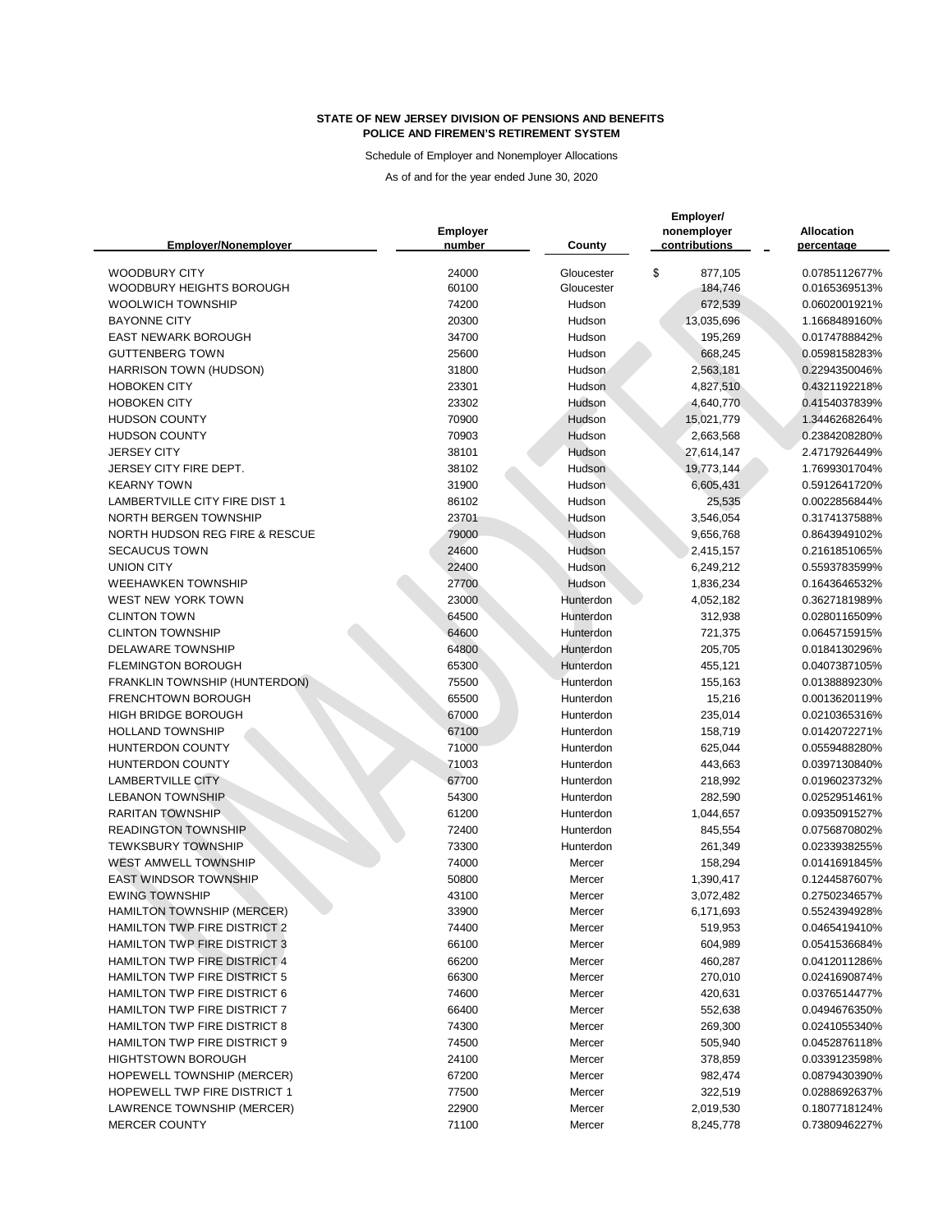Schedule of Employer and Nonemployer Allocations

| <b>Emplover/Nonemplover</b>           | <b>Employer</b><br>number | County           | Employer/<br>nonemployer<br>contributions | <b>Allocation</b><br>percentage |
|---------------------------------------|---------------------------|------------------|-------------------------------------------|---------------------------------|
|                                       |                           |                  |                                           |                                 |
| <b>MERCER COUNTY</b>                  | 71103                     | Mercer           | \$<br>1,747,796                           | 0.1564484066%                   |
| PENNINGTON BOROUGH                    | 69800                     | Mercer           | 101,398                                   | 0.0090763199%                   |
| <b>PRINCETON</b>                      | 86001                     | Mercer           | 2,074,031                                 | 0.1856502962%                   |
| PRINCETON BOROUGH                     | 20500                     | Mercer           |                                           | $-\%$                           |
| PRINCETON TOWNSHIP                    | 25200                     | Mercer           |                                           | $-\%$                           |
| ROBBINSVILLE TOWNSHIP                 | 73700                     | Mercer           | 1,367,118                                 | 0.1223732247%                   |
| <b>TRENTON CITY</b>                   | 33401                     | Mercer           | 8,171,290                                 | 0.7314270660%                   |
| <b>TRENTON CITY</b>                   | 33402                     | Mercer           | 6,687,435                                 | 0.5986044996%                   |
| <b>WEST WINDSOR TOWNSHIP</b>          | 49700                     | <b>Middlesex</b> | 2,080,320                                 | 0.1862132361%                   |
| <b>CARTERET BOROUGH</b>               | 21400                     | Middlesex        | 2,685,290                                 | 0.2403652038%                   |
| <b>CRANBURY TOWNSHIP</b>              | 64700                     | Middlesex        | 625,656                                   | 0.0560036093%                   |
| DUNELLEN BOROUGH                      | 26100                     | <b>Middlesex</b> | 483,178                                   | 0.0432501437%                   |
| <b>EAST BRUNSWICK TOWNSHIP</b>        | 56700                     | Middlesex        | 3,480,792                                 | 0.3115720382%                   |
| <b>EDISON TOWNSHIP</b>                | 31701                     | Middlesex        | 7,359,125                                 | 0.6587286961%                   |
| <b>EDISON TOWNSHIP</b>                | 31702                     | Middlesex        | 4,778,566                                 | 0.4277381551%                   |
| <b>HELMETTA BOROUGH</b>               | 66900                     | Middlesex        |                                           | $-\%$                           |
| <b>HIGHLAND PARK BOROUGH</b>          | 21900                     | Middlesex        | 839,602                                   | 0.0751543058%                   |
| <b>JAMESBURG BOROUGH</b>              | 53600                     | <b>Middlesex</b> | 498,335                                   | 0.0446068744%                   |
| <b>METUCHEN BOROUGH</b>               | 22800                     | Middlesex        | 930,382                                   | 0.0832801891%                   |
| MIDDLESEX BOROUGH                     | 36900                     | Middlesex        | 1,065,546                                 | 0.0953789652%                   |
| MIDDLESEX COUNTY                      | 71200                     | <b>Middlesex</b> | 10,644,981                                | 0.9528516575%                   |
| MIDDLESEX COUNTY                      | 71203                     | <b>Middlesex</b> | 1,680,416                                 | 0.1504170999%                   |
| MIDDLESEX COUNTY COLLEGE              | 75700                     | <b>Middlesex</b> | 319,715                                   | 0.0286182726%                   |
| <b>MILLTOWN BOROUGH</b>               | 58500                     | <b>Middlesex</b> | 552,876                                   | 0.0494889388%                   |
| MONROE TOWNSHIP (MIDDLESEX)           | 62600                     | Middlesex        | 2,559,839                                 | 0.2291358561%                   |
| MONROE TWP FIRE DISTRICT 1            | 78400                     | <b>Middlesex</b> | 50,043                                    | 0.0044794402%                   |
| <b>MONROE TWP FIRE DISTRICT 2</b>     | 68600                     | Middlesex        | 497,189                                   | 0.0445042939%                   |
| <b>MONROE TWP FIRE DISTRICT 3</b>     | 75100                     | Middlesex        | 660,129                                   | 0.0590893504%                   |
| <b>NEW BRUNSWICK CITY</b>             | 33700                     | Middlesex        | 9,143,190                                 | 0.8184236070%                   |
| <b>NORTH BRUNSWICK TOWNSHIP</b>       | 59400                     | Middlesex        | 3,593,046                                 | 0.3216200984%                   |
| <b>OLD BRIDGE TOWNSHIP</b>            | 47100                     | Middlesex        | 3,313,905                                 | 0.2966336786%                   |
| <b>OLD BRIDGE TWP FIRE DISTRICT 2</b> | 74800                     | Middlesex        | 105,453                                   | 0.0094392903%                   |
| OLD BRIDGE TWP FIRE DISTRICT 3        | 86302                     | Middlesex        | 35,513                                    | 0.0031788334%                   |
| OLD BRIDGE TWP FIRE DISTRICT 4        | 85002                     | Middlesex        |                                           | $-\%$                           |
| PERTH AMBOY CITY                      | 24500                     | Middlesex        | 5,284,392                                 | 0.4730155626%                   |
| PISCATAWAY TOWNSHIP                   | 37700                     | Middlesex        | 2,916,287                                 | 0.2610421664%                   |
| PLAINSBORO TOWNSHIP                   | 56200                     | Middlesex        | 1,283,752                                 | 0.1149109821%                   |
| PLAINSBORO TWP FIRE DISTRICT 1        | 75600                     | Middlesex        | 72,346                                    | 0.0064758224%                   |
| SAYREVILLE BOROUGH                    | 40700                     | Middlesex        | 3,046,693                                 | 0.2727150452%                   |
| <b>SOUTH AMBOY CITY</b>               | 27600                     | Middlesex        | 958,110                                   | 0.0857621730%                   |
| SOUTH BRUNSWICK TOWNSHIP              | 50700                     | Middlesex        | 3,007,786                                 | 0.2692324087%                   |
| SOUTH PLAINFIELD BOROUGH              | 40600                     | Middlesex        | 2,140,886                                 | 0.1916346092%                   |
| SOUTH RIVER BOROUGH                   | 39400                     | Middlesex        | 1,134,797                                 | 0.1015777485%                   |
| SPOTSWOOD BOROUGH                     | 51500                     | Middlesex        | 681,988                                   | 0.0610459893%                   |
| <b>WOODBRIDGE TOWNSHIP</b>            | 32400                     | Middlesex        | 7,254,456                                 | 0.6493595831%                   |
| <b>WOODBRIDGE TWP FIRE DISTRICT 1</b> | 45800                     | Middlesex        | 980,447                                   | 0.0877615985%                   |
| <b>WOODBRIDGE TWP FIRE DISTRICT 2</b> | 78500                     | Monmouth         | 244,740                                   | 0.0219071236%                   |
| <b>WOODBRIDGE TWP FIRE DISTRICT 7</b> | 45900                     | Monmouth         | 214,905                                   | 0.0192365384%                   |
| ABERDEEN TOWNSHIP                     | 46400                     | Monmouth         | 1,326,314                                 | 0.1187207843%                   |
| ALLENHURST BOROUGH                    | 43300                     | Monmouth         | 247,137                                   | 0.0221216835%                   |
| <b>ALLENTOWN BOROUGH</b>              | 63100                     | Monmouth         | 105,622                                   | 0.0094544178%                   |
| <b>ASBURY PARK CITY</b>               | 33200                     | Monmouth         | 4,388,477                                 | 0.3928205775%                   |
| <b>ATLANTIC HIGHLANDS</b>             | 30500                     | Monmouth         | 467,583                                   | 0.0418542068%                   |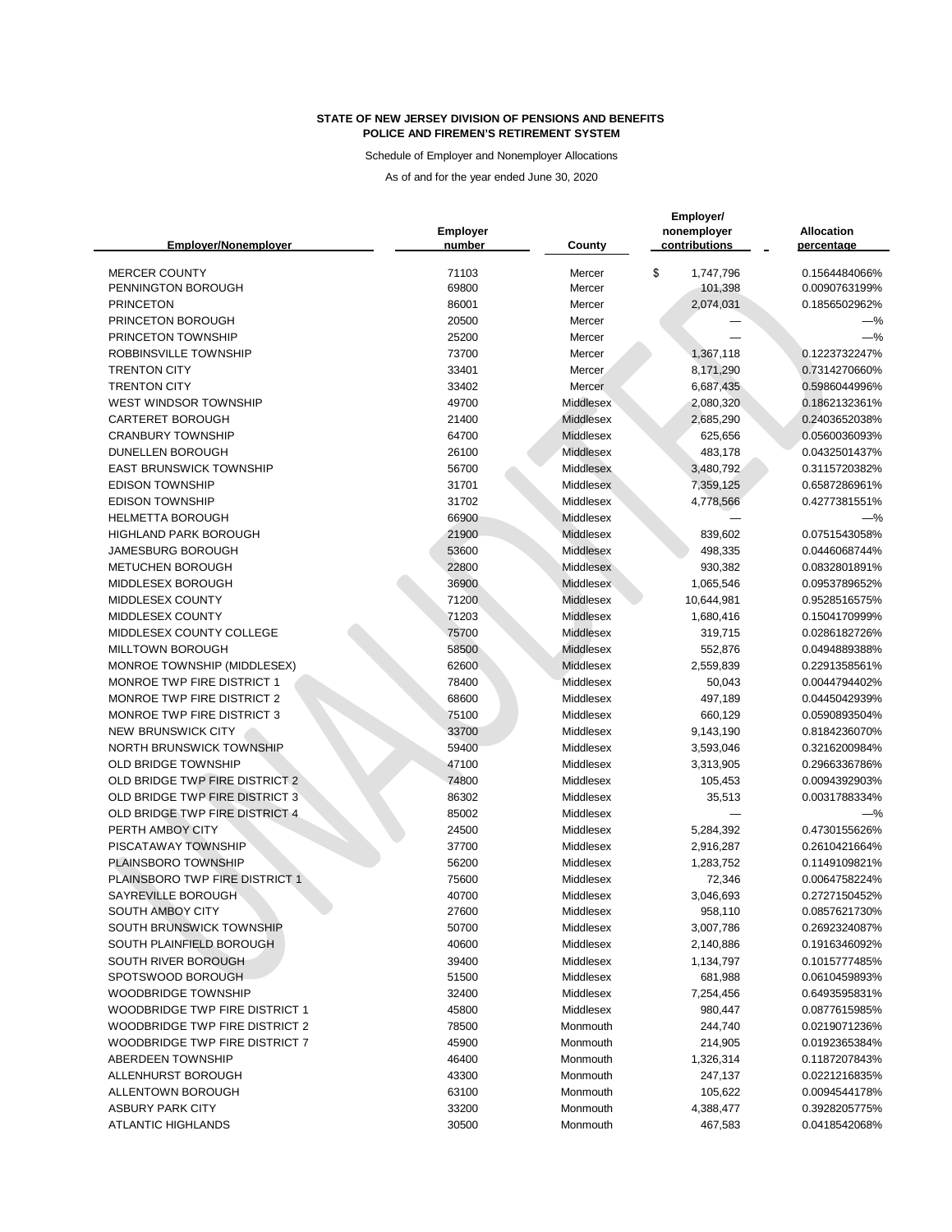Schedule of Employer and Nonemployer Allocations

| <b>Emplover/Nonemplover</b>          | Employer<br>number | <b>County</b>        | Employer/<br>nonemployer<br>contributions | <b>Allocation</b><br>percentage |
|--------------------------------------|--------------------|----------------------|-------------------------------------------|---------------------------------|
| AVON BY THE SEA                      | 22300              | Monmouth             | \$<br>344,497                             | 0.0308365546%                   |
| <b>BELMAR BOROUGH</b>                | 39300              | Monmouth             | 789,611                                   | 0.0706795203%                   |
| <b>BRADLEY BEACH BOROUGH</b>         | 40900              | Monmouth             | 622,025                                   | 0.0556785918%                   |
| <b>BRIELLE BOROUGH</b>               | 50000              | Monmouth             | 538,472                                   | 0.0481996105%                   |
| <b>BROOKDALE COMMUNITY COLLEGE</b>   | 62500              | Monmouth             | 342,878                                   | 0.0306916349%                   |
| <b>COLTS NECK TOWNSHIP</b>           | 62000              | Monmouth             | 616,728                                   | 0.0552044477%                   |
| <b>DEAL BOROUGH</b>                  | 27100              | Monmouth             | 693,133                                   | 0.0620435986%                   |
| <b>EATONTOWN BOROUGH</b>             | 30300              | Monmouth             | 1,512,888                                 | 0.1354213632%                   |
| <b>ENGLISHTOWN BOROUGH</b>           | 44800              | Monmouth             | 144,105                                   | 0.0128991013%                   |
| <b>FAIR HAVEN BOROUGH</b>            | 42100              | Monmouth             | 435,506                                   | 0.0389829361%                   |
| FREEHOLD BOROUGH                     | 22000              | Monmouth             | 991,341                                   | 0.0887367404%                   |
| <b>FREEHOLD TOWNSHIP</b>             | 56100              | Monmouth             | 2,384,058                                 | 0.2134013783%                   |
| <b>HAZLET TOWNSHIP</b>               | 50500              | Monmouth             | 1,284,035                                 | 0.1149363139%                   |
| <b>HIGHLANDS BOROUGH</b>             | 41800              | Monmouth             | 410,072                                   | 0.0367062924%                   |
| <b>HOLMDEL TOWNSHIP</b>              | 58400              | Monmouth             | 1,592,749                                 | 0.1425698669%                   |
| <b>HOWELL TOWNSHIP</b>               | 56000              | Monmouth             | 3,500,147                                 | 0.3133045395%                   |
| <b>HOWELL TWP FIRE DISTRICT 1</b>    | 85902              | Monmouth             | 15,557                                    | 0.0013925354%                   |
| <b>HOWELL TWP FIRE DISTRICT 3</b>    | 67300              | Monmouth             | 20,190                                    | 0.0018072437%                   |
| <b>KEANSBURG BOROUGH</b>             | 26700              | Monmouth             | 1,312,822                                 | 0.1175130908%                   |
| <b>KEYPORT BOROUGH</b>               | 39000              | Monmouth             | 581,068                                   | 0.0520124561%                   |
| LAKE COMO BOROUGH                    | 46300              | Monmouth             |                                           | $-$ %                           |
| LITTLE SILVER BOROUGH                | 40100              | Monmouth             | 530,698                                   | 0.0475037456%                   |
| <b>LONG BRANCH CITY</b>              | 39900              | Monmouth             | 3,694,089                                 | 0.3306646416%                   |
| <b>MANALAPAN TOWNSHIP</b>            | 51000              | Monmouth             | 2,182,548                                 | 0.1953638508%                   |
| MANASQUAN BOROUGH                    | 26400              | Monmouth             | 588,241                                   | 0.0526545244%                   |
| <b>MARLBORO TOWNSHIP</b>             | 56300              | Monmouth             | 2,383,908                                 | 0.2133879515%                   |
| <b>MATAWAN BOROUGH</b>               | 28600              | Monmouth             | 804,502                                   | 0.0720124408%                   |
| <b>MIDDLETOWN TOWNSHIP</b>           | 37000              | Monmouth             | 3,955,384                                 | 0.3540536334%                   |
| MILLSTONE TOWNSHIP FIRE DIST 1       | 78900              | Monmouth             | 187,413                                   | 0.0167756793%                   |
| MONMOUTH BEACH BOROUGH               | 58000              | Monmouth             | 322,866                                   | 0.0289003243%                   |
| MONMOUTH COUNTY/HALL OF RECORDS      | 71303              | Monmouth             | 15,559,079                                | 1.3927215291%                   |
| NEPTUNE CITY BOROUGH                 | 30200              | Monmouth             | 554,158                                   | 0.0496036929%                   |
| NEPTUNE FIRE DISTRICT 1              | 85702              | Monmouth             | 101,156                                   | 0.0090546580%                   |
| NEPTUNE TOWNSHIP                     | 20200              | Monmouth             | 2,848,941                                 | 0.2550139032%                   |
| OCEAN GROVE BD OF FIRE COMM          | 76500              | Monmouth             | 41,035                                    | 0.0036731177%                   |
| <b>OCEAN TOWNSHIP (MONMOUTH)</b>     | 28400              | Monmouth             | 2,135,520                                 | 0.1911542887%                   |
| <b>OCEANPORT BOROUGH</b>             | 41400              |                      | 451,567                                   | 0.0404205855%                   |
| <b>RED BANK BOROUGH</b>              |                    | Monmouth<br>Monmouth |                                           |                                 |
| <b>RUMSON BOROUGH</b>                | 23500<br>37600     | Monmouth             | 1,389,684                                 | 0.1243931486%                   |
| <b>SEA BRIGHT BORO</b>               |                    |                      | 612,034                                   | 0.0547842792%                   |
| <b>SEA GIRT BOROUGH</b>              | 25900              | Monmouth             | 356,247                                   | 0.0318883185%                   |
| SHREWSBURY BOROUGH                   | 37800              | Monmouth             | 347,873                                   | 0.0311387465%                   |
| <b>SPRING LAKE BOROUGH</b>           | 44700              | Monmouth             | 524,371                                   | 0.0469374043%                   |
|                                      | 35700              | Monmouth             | 437,246                                   | 0.0391386867%                   |
| SPRING LAKE HEIGHTS BOROUGH          | 57300              | Monmouth             | 453,740                                   | 0.0406150947%                   |
| <b>TINTON FALLS BOROUGH</b>          | 50100              | Monmouth             | 1,623,178                                 | 0.1452936222%                   |
| UNION BEACH BOROUGH                  | 73500              | Monmouth             | 516,360                                   | 0.0462203250%                   |
| UPPER FREEHOLD TOWNSHIP              | 79600              | Monmouth             | 78,895                                    | 0.0070620353%                   |
| <b>WALL TOWNSHIP</b>                 | 51600              | Monmouth             | 2,477,630                                 | 0.2217771786%                   |
| WALL TOWNSHIP FIRE DISTRICT 2        | 80002              | Monmouth             | 30,225                                    | 0.0027054949%                   |
| <b>WALL TOWNSHIP FIRE DISTRICT 3</b> | 85802              | Morris               | 33,573                                    | 0.0030051804%                   |
| <b>WEST LONG BRANCH BOROUGH</b>      | 46600              | <b>Morris</b>        | 737,774                                   | 0.0660394959%                   |
| <b>BOONTON TOWN</b>                  | 31500              | <b>Morris</b>        | 723,483                                   | 0.0647602824%                   |
| <b>BOONTON TOWNSHIP</b>              | 57200              | <b>Morris</b>        | 424,175                                   | 0.0379686776%                   |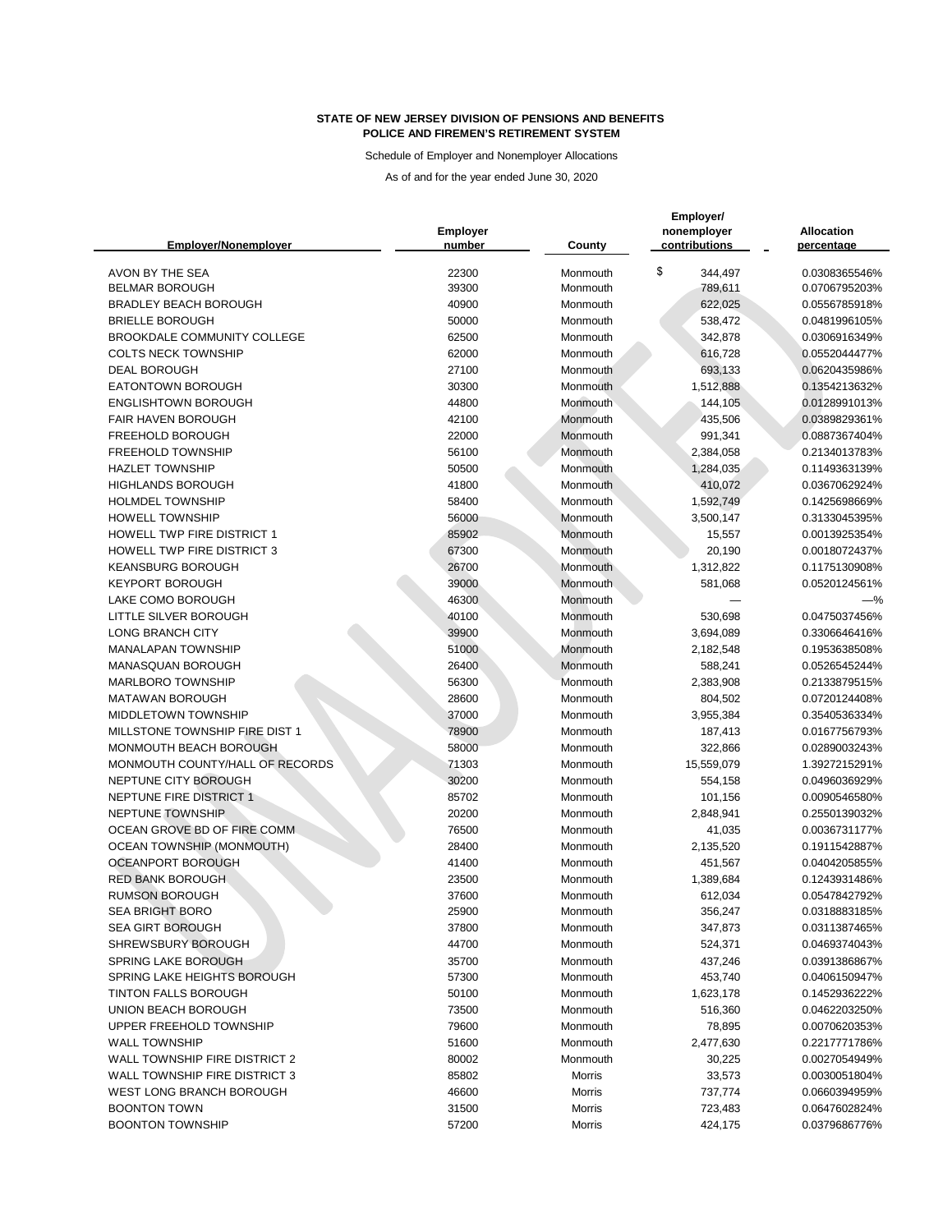Schedule of Employer and Nonemployer Allocations

| <b>Employer/Nonemployer</b>        | <b>Employer</b><br>number | County        | Employer/<br>nonemployer<br>contributions | <b>Allocation</b><br>percentage |
|------------------------------------|---------------------------|---------------|-------------------------------------------|---------------------------------|
|                                    |                           |               |                                           |                                 |
| <b>BUTLER BOROUGH</b>              | 61300                     | <b>Morris</b> | 548,784<br>\$                             | 0.0491226564%                   |
| <b>CHATHAM BOROUGH</b>             | 38200                     | Morris        | 794,274                                   | 0.0710969139%                   |
| <b>CHATHAM TOWNSHIP</b>            | 46500                     | Morris        | 688,444                                   | 0.0616238776%                   |
| <b>CHESTER BOROUGH</b>             | 64100                     | <b>Morris</b> |                                           | -%                              |
| <b>CHESTER TOWNSHIP</b>            | 52900                     | <b>Morris</b> | 683,376                                   | 0.0611702317%                   |
| <b>DENVILLE TOWNSHIP</b>           | 30000                     | <b>Morris</b> | 1,050,526                                 | 0.0940344976%                   |
| <b>DOVER TOWN</b>                  | 35500                     | Morris        | 1,628,902                                 | 0.1458059879%                   |
| <b>EAST HANOVER TOWNSHIP</b>       | 31300                     | <b>Morris</b> | 1,379,086                                 | 0.1234445022%                   |
| <b>FLORHAM PARK BOROUGH</b>        | 30100                     | <b>Morris</b> | 1,221,392                                 | 0.1093290248%                   |
| <b>HANOVER TOWNSHIP</b>            | 29600                     | <b>Morris</b> | 1,110,065                                 | 0.0993639421%                   |
| HANOVER TWP FIRE DISTRICT 2        | 66500                     | Morris        | 109,034                                   | 0.0097598321%                   |
| HANOVER TWP FIRE DISTRICT 3        | 66600                     | <b>Morris</b> | 106,048                                   | 0.0094925498%                   |
| <b>HARDING TOWNSHIP</b>            | 52400                     | <b>Morris</b> | 412,875                                   | 0.0369571940%                   |
| JEFFERSON TOWNSHIP                 | 51100                     | <b>Morris</b> | 1,218,192                                 | 0.1090425870%                   |
| KINNELON BOROUGH                   | 58300                     | Morris        | 592,324                                   | 0.0530200012%                   |
| <b>LINCOLN PARK BOROUGH</b>        | 56800                     | Morris        | 843,950                                   | 0.0755435032%                   |
| <b>LONG HILL TOWNSHIP</b>          | 57800                     | <b>Morris</b> | 748,167                                   | 0.0669697922%                   |
| <b>MADISON BOROUGH</b>             | 30900                     | <b>Morris</b> | 1,322,702                                 | 0.1183974676%                   |
| <b>MENDHAM BOROUGH</b>             | 53400                     | <b>Morris</b> | 422,380                                   | 0.0378080039%                   |
| <b>MENDHAM TOWNSHIP</b>            | 53300                     | <b>Morris</b> | 463,188                                   | 0.0414608024%                   |
| <b>MONTVILLE TOWNSHIP</b>          | 39700                     | <b>Morris</b> | 1,427,211                                 | 0.1277522587%                   |
| <b>MORRIS COUNTY</b>               | 71400                     | <b>Morris</b> | 5,240,184                                 | 0.4690584239%                   |
| <b>MORRIS COUNTY</b>               | 71403                     | <b>Morris</b> | 1,891,602                                 | 0.1693207438%                   |
| MORRIS COUNTY_PARK COMMISSION      | 71404                     | <b>Morris</b> | 649,843                                   | 0.0581686317%                   |
| MORRIS PLAINS BOROUGH              | 52500                     | Morris        | 561,641                                   | 0.0502735099%                   |
| <b>MORRIS TOWNSHIP</b>             | 51700                     | <b>Morris</b> | 1,842,430                                 | 0.1649192685%                   |
| <b>MORRISTOWN TOWN</b>             | 32900                     | <b>Morris</b> | 2,892,033                                 | 0.2588711467%                   |
| <b>MOUNT ARLINGTON BOROUGH</b>     | 68800                     | Morris        | 511,426                                   | 0.0457786737%                   |
| MOUNT OLIVE TOWNSHIP               | 47700                     | <b>Morris</b> | 1,821,338                                 | 0.1630312851%                   |
| <b>MOUNTAIN LAKES BOROUGH</b>      | 42700                     | <b>Morris</b> | 499,538                                   | 0.0447145572%                   |
| NETCONG BOROUGH                    | 69100                     | <b>Morris</b> | 268,187                                   | 0.0240059073%                   |
| PARSIPPANY TROY HILLS TOWNSHIP     | 42600                     | <b>Morris</b> | 4,197,340                                 | 0.3757115561%                   |
| PEQUANNOCK TOWNSHIP                | 46200                     | <b>Morris</b> | 1,213,496                                 | 0.1086222394%                   |
| RANDOLPH TOWNSHIP                  | 45500                     | Morris        | 1,147,096                                 | 0.1026786544%                   |
| RIVERDALE BOROUGH                  | 72500                     | <b>Morris</b> | 594,095                                   | 0.0531785266%                   |
| ROCKAWAY BOROUGH                   | 39200                     | <b>Morris</b> | 528,183                                   | 0.0472786233%                   |
| ROCKAWAY TOWNSHIP                  | 41700                     | <b>Morris</b> | 1,789,136                                 | 0.1601488254%                   |
| <b>ROXBURY TOWNSHIP</b>            | 46800                     | <b>Morris</b> | 1,524,294                                 | 0.1364423351%                   |
| <b>WASHINGTON TWP (MORRIS)</b>     | 58100                     | Ocean         | 1,006,037                                 | 0.0900522061%                   |
| <b>WHARTON BOROUGH</b>             | 42500                     | Ocean         | 647,450                                   | 0.0579544299%                   |
| <b>BARNEGAT TOWNSHIP</b>           | 63300                     | Ocean         | 2,054,271                                 | 0.1838815426%                   |
| <b>BAY HEAD BOROUGH</b>            | 55600                     | Ocean         | 293,200                                   | 0.0262448666%                   |
| <b>BEACH HAVEN BOROUGH</b>         | 62100                     | Ocean         | 416,600                                   | 0.0372906256%                   |
| BEACHWOOD BOROUGH                  | 63400                     | Ocean         | 647,802                                   | 0.0579859381%                   |
| BERKELEY TOWNSHIP MUNICIPAL BLD    | 53900                     | Ocean         | 2,154,996                                 | 0.1928976210%                   |
| <b>BRICK TOWNSHIP</b>              | 55500                     | Ocean         | 5,518,078                                 | 0.4939332225%                   |
| HARVEY CEDARS BOROUGH              | 66800                     | Ocean         | 281,513                                   | 0.0251987419%                   |
| <b>ISLAND HEIGHTS BOROUGH</b>      | 67400                     | Ocean         | 98,280                                    | 0.0087972220%                   |
| JACKSON BD FIRE DISTRICT 2         | 67500                     | Ocean         | 165,301                                   | 0.0147963939%                   |
| <b>JACKSON TOWNSHIP</b>            | 49800                     | Ocean         | 3,221,480                                 | 0.2883605483%                   |
| <b>JACKSON TWP FIRE DISTRICT 3</b> | 75200                     | Ocean         | 318,155                                   | 0.0284786341%                   |
| <b>JACKSON TWP FIRE DISTRICT 4</b> | 75400                     | Ocean         | 146,733                                   | 0.0131343384%                   |
| <b>LACEY TOWNSHIP</b>              | 51800                     | Ocean         | 1,704,889                                 | 0.1526077228%                   |
|                                    |                           |               |                                           |                                 |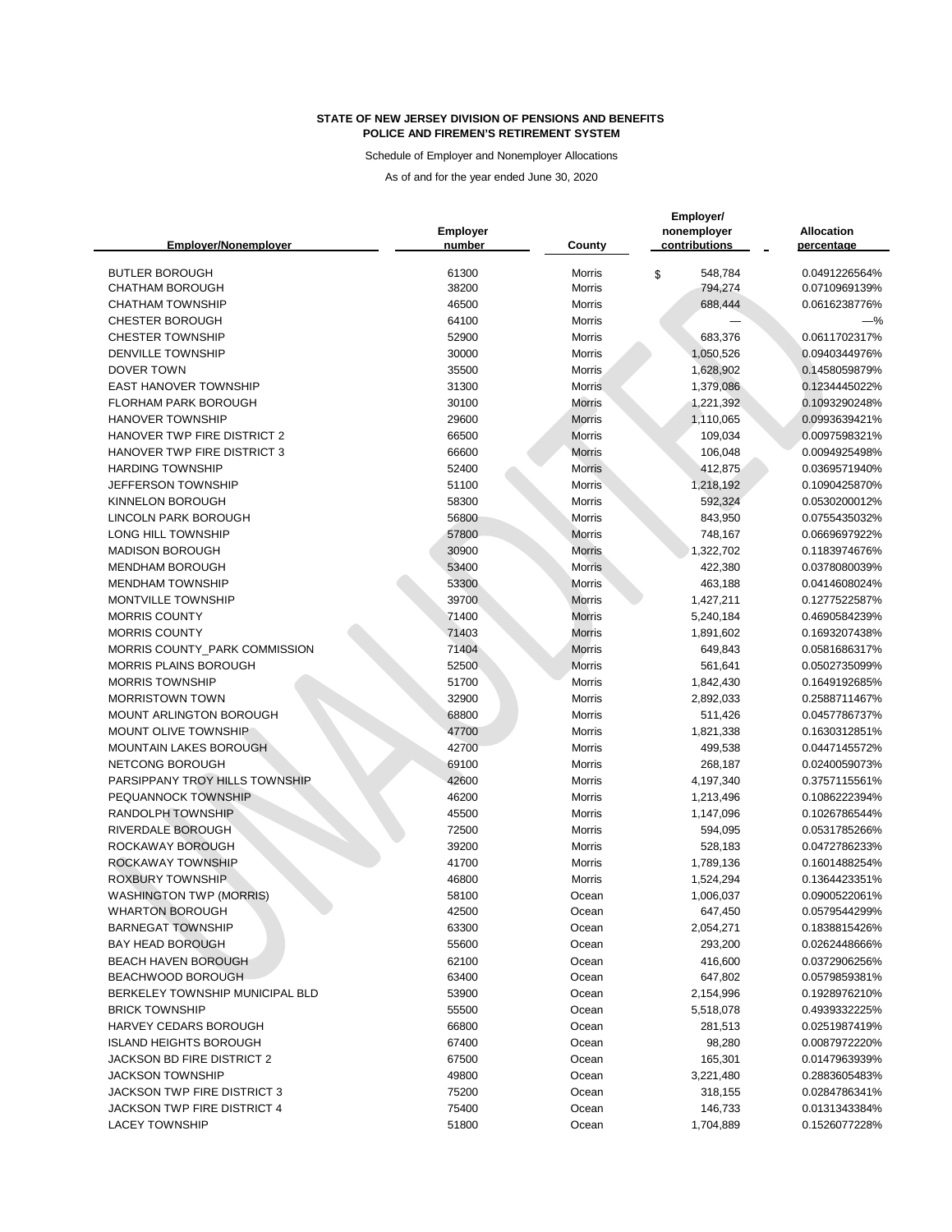Schedule of Employer and Nonemployer Allocations

|                                     | <b>Employer</b> |                    | Employer/<br>nonemployer | <b>Allocation</b> |
|-------------------------------------|-----------------|--------------------|--------------------------|-------------------|
| <b>Emplover/Nonemplover</b>         | number          | County             | contributions            | percentage        |
| <b>LAKEHURST BOROUGH</b>            | 52700           | Ocean              | 166,298<br>\$            | 0.0148856372%     |
| <b>LAKEWOOD TOWNSHIP</b>            | 33800           | Ocean              | 5,023,265                | 0.4496416087%     |
| <b>LAKEWOOD TWP FIRE DISTRICT 1</b> | 75000           | Ocean              | 421,174                  | 0.0377000526%     |
| LAVALLETTE BOROUGH                  | 67900           | Ocean              | 396,112                  | 0.0354567073%     |
| <b>LITTLE EGG HARBOR TOWNSHIP</b>   | 68200           | Ocean              | 1,561,131                | 0.1397396821%     |
| <b>LONG BEACH TOWNSHIP</b>          | 55000           | Ocean              | 1,352,830                | 0.1210942798%     |
| <b>MANCHESTER TOWNSHIP</b>          | 54800           | Ocean              | 2,563,232                | 0.2294395697%     |
| <b>MANTOLOKING BOROUGH</b>          | 47400           | Ocean              | 335,858                  | 0.0300632619%     |
| <b>OCEAN COUNTY</b>                 | 71500           | Ocean              | 9,042,047                | 0.8093701127%     |
| <b>OCEAN COUNTY</b>                 | 71503           | Ocean              | 1,977,851                | 0.1770410491%     |
| <b>OCEAN GATE BOROUGH</b>           | 69400           | Ocean              | 178,329                  | 0.0159625539%     |
| <b>OCEAN TOWNSHIP (OCEAN)</b>       | 61100           | Ocean              | 726,721                  | 0.0650501217%     |
| PINE BEACH BOROUGH                  | 69900           | Ocean              | 137,380                  | 0.0122971343%     |
| PLUMSTED FIRE DISTRICT 1            | 85402           | Ocean              | 218,068                  | 0.0195196643%     |
| PLUMSTED TOWNSHIP                   | 72300           | Ocean              | 232,028                  | 0.0207692493%     |
| POINT PLEASANT BEACH BOROUGH        | 46700           | Ocean              | 824,487                  | 0.0738013346%     |
| POINT PLEASANT BOROUGH              | 54200           | Ocean              | 1,275,267                | 0.1141514743%     |
| SEASIDE HEIGHTS BOROUGH             | 54700           | Ocean              | 790,529                  | 0.0707616921%     |
| <b>SEASIDE PARK BOROUGH</b>         | 55400           | Ocean              | 387,029                  | 0.0346436714%     |
| SHIP BOTTOM BOROUGH                 | 61600           | Ocean              | 377,882                  | 0.0338249068%     |
| SOUTH TOMS RIVER BOROUGH            | 72700           | Ocean              | 235,784                  | 0.0211054557%     |
| <b>STAFFORD TOWNSHIP</b>            | 56400           | Ocean              | 2,159,058                | 0.1932612180%     |
| <b>SURF CITY BOROUGH</b>            | 73100           | Ocean              | 311,213                  | 0.0278572430%     |
| <b>TOMS RIVER TOWNSHIP</b>          | 48700           | Passaic            | 6,509,592                | 0.5826854484%     |
| <b>TUCKERTON BOROUGH</b>            | 73400           | Passaic            | 279,541                  | 0.0250222246%     |
| <b>BLOOMINGDALE BOROUGH</b>         | 55700           | Passaic            | 618,083                  | 0.0553257362%     |
| BOROUGH OF WOODLAND PARK            | 43000           | Passaic            | 917,588                  | 0.0821349749%     |
| <b>CLIFTON CITY</b>                 | 34800           | Passaic            | 9,130,849                | 0.8173189416%     |
| <b>HALEDON BOROUGH</b>              | 42000           | Passaic            | 590,145                  | 0.0528249549%     |
| <b>HAWTHORNE BOROUGH</b>            | 28200           | Passaic            | 1,143,533                | 0.1023597238%     |
| <b>LITTLE FALLS TWP</b>             | 41600           | Passaic            | 1,015,821                | 0.0909279898%     |
| NORTH HALEDON BOROUGH               | 41900           | Passaic            | 878,007                  | 0.0785920074%     |
| PASSAIC CITY                        | 22501           | Passaic            | 5,324,836                | 0.4766357788%     |
| PASSAIC CITY                        | 22502           | Passaic            | 3,317,806                | 0.2969828642%     |
| PASSAIC COUNTY                      | 71600           | Passaic            | 15,056,532               | 1.3477376308%     |
| PASSAIC COUNTY                      | 71603           | Passaic            | 2,404,434                | 0.2152252712%     |
| PATERSON CITY                       | 30701           |                    | 12,137,062               | 1.0864105483%     |
| PATERSON CITY                       | 30702           | Passaic<br>Passaic |                          | 0.9953952845%     |
| POMPTON LAKES BOROUGH               | 40300           |                    | 11,120,266               | 0.0583506093%     |
| PROSPECT PARK BOROUGH               |                 | Passaic            | 651,876                  |                   |
| RINGWOOD BOROUGH                    | 43800           | Passaic            | 684,733                  | 0.0612916993%     |
| <b>TOTOWA BOROUGH</b>               | 44900           | Passaic            | 837,527                  | 0.0749685688%     |
|                                     | 40000           | Passaic            | 1,035,260                | 0.0926680101%     |
| <b>WANAQUE BOROUGH</b>              | 40400           | Passaic            | 882,160                  | 0.0789637500%     |
| <b>WAYNE TOWNSHIP</b>               | 29400           | Regional           | 4,947,828                | 0.4428891053%     |
| <b>WEST MILFORD TOWNSHIP</b>        | 24200           | Salem              | 1,639,319                | 0.1467384325%     |
| SOUTH JERSEY TRANS AUTHORITY        | 78600           | Salem              | 424,618                  | 0.0380083314%     |
| <b>CARNEYS POINT TOWNSHIP</b>       | 25700           | Salem              | 532,026                  | 0.0476226173%     |
| <b>ELMER BOROUGH</b>                | 65100           | Salem              | 14,236                   | 0.0012742903%     |
| LOWER ALLOWAYS CREEK TOWNSHIP       | 54900           | Salem              | 338,284                  | 0.0302804176%     |
| PENNS GROVE BOROUGH                 | 28500           | Salem              | 354,456                  | 0.0317280028%     |
| PENNSVILLE TOWNSHIP                 | 26800           | Salem              | 640,346                  | 0.0573185380%     |
| <b>SALEM CITY</b>                   | 20400           | Salem              | 417,856                  | 0.0374030524%     |
| <b>SALEM COUNTY</b>                 | 71700           | Somerset           | 3,534,664                | 0.3163942191%     |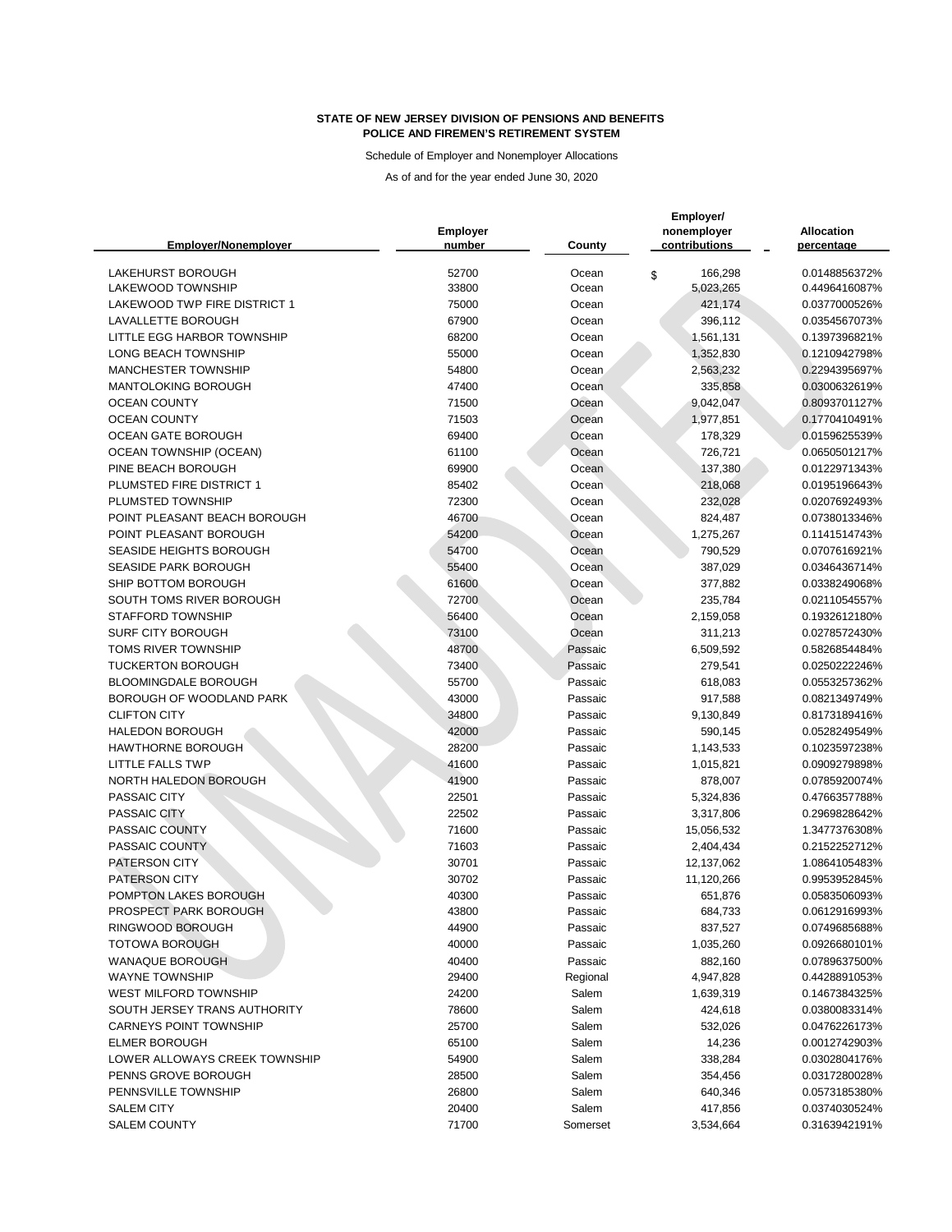Schedule of Employer and Nonemployer Allocations

|                                  |                           |               | Employer/                    |                                 |  |
|----------------------------------|---------------------------|---------------|------------------------------|---------------------------------|--|
| <b>Emplover/Nonemplover</b>      | <b>Employer</b><br>number | <b>County</b> | nonemployer<br>contributions | <b>Allocation</b><br>percentage |  |
|                                  |                           |               |                              |                                 |  |
| <b>SALEM COUNTY</b>              | 71703                     | Somerset      | \$<br>628,021                | 0.0562153047%                   |  |
| WOODSTOWN BOROUGH                | 48500                     | Somerset      | 259,494                      | 0.0232277811%                   |  |
| <b>BEDMINSTER TOWNSHIP</b>       | 42300                     | Somerset      | 526,184                      | 0.0470996892%                   |  |
| <b>BERNARDS TOWNSHIP</b>         | 53000                     | Somerset      | 1,348,202                    | 0.1206800191%                   |  |
| <b>BERNARDSVILLE BORO</b>        | 42200                     | Somerset      | 626,008                      | 0.0560351174%                   |  |
| <b>BOUND BROOK BOROUGH</b>       | 43400                     | Somerset      | 877,897                      | 0.0785821611%                   |  |
| <b>BRANCHBURG TOWNSHIP</b>       | 55800                     | Somerset      | 805,482                      | 0.0721001624%                   |  |
| <b>BRIDGEWATER TWP</b>           | 59700                     | Somerset      | 2,451,394                    | 0.2194287464%                   |  |
| <b>FAR HILLS BOROUGH</b>         | 65200                     | Somerset      | 159,600                      | 0.0142860870%                   |  |
| FRANKLIN TOWNSHIP (SOMERSET)     | 59600                     | Somerset      | 3,660,070                    | 0.3276195388%                   |  |
| <b>GREEN BROOK TOWNSHIP</b>      | 61900                     | Somerset      | 726,673                      | 0.0650458251%                   |  |
| HILLSBOROUGH TOWNSHIP            | 51200                     | Somerset      | 1,983,303                    | 0.1775290675%                   |  |
| <b>MANVILLE BOROUGH</b>          | 41000                     | Somerset      | 852,517                      | 0.0763103510%                   |  |
| MONTGOMERY TOWNSHIP              | 68700                     | Somerset      | 1,033,197                    | 0.0924833472%                   |  |
| NORTH PLAINFIELD BOROUGH         | 21300                     | Somerset      | 2,778,830                    | 0.2487381397%                   |  |
| PEAPACK & GLADSTONE BOROUGH      | 60400                     | Somerset      | 218,983                      | 0.0196015676%                   |  |
| <b>RARITAN BOROUGH</b>           | 46100                     | Somerset      | 580,762                      | 0.0519850655%                   |  |
| SOMERSET COUNTY_FINANCE OFFICE   | 71800                     | Somerset      | 3,902,519                    | 0.3493215909%                   |  |
| SOMERSET COUNTY_FINANCE OFFICE   | 71803                     | Somerset      | 2,056,248                    | 0.1840585075%                   |  |
| SOMERVILLE BOROUGH               | 21600                     | Somerset      | 1,156,231                    | 0.1034963449%                   |  |
| SOUTH BOUND BROOK BOROUGH        | 48200                     | Statewide     | 410,668                      | 0.0367596414%                   |  |
| <b>WARREN TOWNSHIP</b>           | 51300                     | Statewide     | 1,120,397                    | 0.1002887782%                   |  |
| <b>WATCHUNG BOROUGH</b>          | 29800                     | <b>Sussex</b> | 999,421                      | 0.0894599959%                   |  |
| PALISADES INTERSTATE PARK COMM   | 91999                     | <b>Sussex</b> |                              | $-\%$                           |  |
| NJ TRANSIT CORPORATION           | 62300                     | <b>Sussex</b> | 8,162,220                    | 0.7306151938%                   |  |
| WATERFRONT COMM OF NY HARBOR     | 60600                     | Sussex        | 63,252                       | 0.0056618018%                   |  |
| <b>ANDOVER TOWNSHIP</b>          | 63200                     | <b>Sussex</b> | 418,056                      | 0.0374209548%                   |  |
| <b>BYRAM TOWNSHIP</b>            | 55900                     | <b>Sussex</b> | 557,037                      | 0.0498613975%                   |  |
| <b>FRANKLIN BOROUGH</b>          | 65400                     | Sussex        | 395,348                      | 0.0353883203%                   |  |
| <b>HAMBURG BOROUGH</b>           | 66000                     | <b>Sussex</b> | 193,041                      | 0.0172794519%                   |  |
| <b>HARDYSTON TOWNSHIP</b>        | 66700                     | Sussex        | 635,672                      | 0.0569001597%                   |  |
| <b>HOPATCONG BOROUGH</b>         | 47800                     | <b>Sussex</b> | 842,028                      | 0.0753714615%                   |  |
| <b>NEWTON TOWN</b>               | 23600                     | <b>Sussex</b> | 839,704                      | 0.0751634360%                   |  |
| OGDENSBURG BOROUGH               | 69500                     | <b>Sussex</b> | 165,783                      | 0.0148395386%                   |  |
| <b>SPARTA TOWNSHIP</b>           | 47500                     | <b>Sussex</b> | 1,184,914                    | 0.1060638125%                   |  |
| <b>STANHOPE BOROUGH</b>          | 72900                     | <b>Sussex</b> | 245,669                      | 0.0219902801%                   |  |
| <b>SUSSEX COUNTY</b>             | 71903                     | <b>Sussex</b> | 2,978,195                    | 0.2665836644%                   |  |
| <b>VERNON TOWNSHIP</b>           | 54600                     | <b>Sussex</b> | 1,083,109                    | 0.0969510613%                   |  |
| <b>BERKELEY HEIGHTS TOWNSHIP</b> | 49300                     | Union         | 875,215                      | 0.0783420904%                   |  |
| <b>CLARK TOWNSHIP</b>            | 52600                     | Union         | 1,219,118                    | 0.1091254749%                   |  |
| <b>CRANFORD TOWNSHIP</b>         | 25401                     | Union         | 1,703,687                    | 0.1525001296%                   |  |
| <b>CRANFORD TOWNSHIP</b>         | 25402                     | Union         | 779,291                      | 0.0697557582%                   |  |
| <b>ELIZABETH CITY</b>            | 21001                     | Union         | 10,289,244                   | 0.9210089900%                   |  |
| <b>ELIZABETH CITY</b>            | 21002                     | Union         | 8,024,975                    | 0.7183301436%                   |  |
| FANWOOD BOROUGH                  | 31100                     | Union         | 601,347                      | 0.0538276664%                   |  |
| <b>GARWOOD BOROUGH</b>           | 29700                     | Union         | 510,145                      | 0.0456640090%                   |  |
| <b>HILLSIDE TOWNSHIP</b>         | 34301                     | Union         | 2,095,005                    | 0.1875277172%                   |  |
| <b>HILLSIDE TOWNSHIP</b>         | 34302                     | Union         | 1,650,003                    | 0.1476947769%                   |  |
| <b>KENILWORTH BOROUGH</b>        | 31000                     | Union         | 933,448                      | 0.0835546324%                   |  |
| <b>LINDEN CITY</b>               | 35900                     | Union         | 7,762,430                    | 0.6948292620%                   |  |
| MOUNTAINSIDE BOROUGH             | 39500                     | Union         | 722,023                      | 0.0646295951%                   |  |
| NEW PROVIDENCE BOROUGH           | 50300                     | Union         | 898,034                      | 0.0803846607%                   |  |
| PLAINFIELD CITY                  | 20600                     | Union         | 6,253,918                    | 0.5597996025%                   |  |